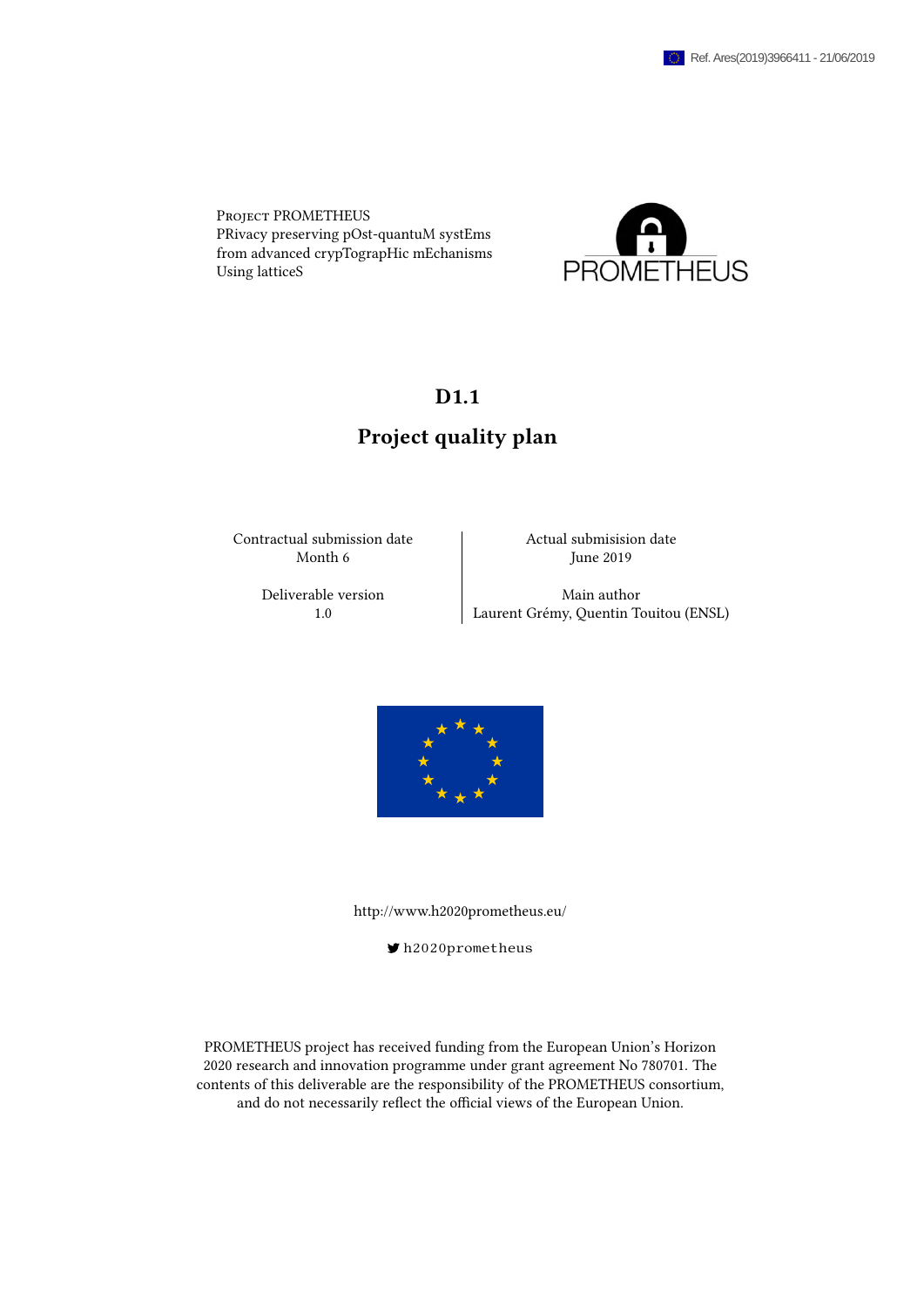## Document information

| Grant agreement no.   | 780701                                                     |
|-----------------------|------------------------------------------------------------|
| Project acronym       | <b>PROMETHEUS</b>                                          |
| Project full title    | PRivacy preserving pOst-quantuM systEms from advanced      |
|                       | crypTograpHic mEchanisms Using latticeS                    |
| Type of action        | Research and Innovation Action (RIA)                       |
| Topic                 | H2020-DS-06-2017-Cybersecurity PPP: Cryptography           |
| Project dates         | 1st January 2018 (Month 1) / 31st December 2021 (Month 48) |
| Duration              | 48 months                                                  |
| Project URL           | http://www.h2020prometheus.eu/                             |
| EU Project Officer    | Carmen IFRIM                                               |
|                       |                                                            |
| Work package          | WP1 - Management and coordination                          |
| Deliverable title     | Project quality plan                                       |
| Deliverable no.       | D1.1                                                       |
| Deliverable version   | 1.0                                                        |
| Deliverable filename  | PROMETHEUS-WP1-D1.1.pdf                                    |
| Nature of deliverable | Report                                                     |
| Dissemination level   | Public                                                     |
| Number of pages       | 32                                                         |
| Responsible partner   | ENSL (participant number 1)                                |
| Author                | Laurent Grémy, Quentin Touitou (ENSL)                      |
|                       |                                                            |

Abstract. The main aim of the Project handbook is at first to generate a document that will explain the numerous procedures and tools that will be used by the PROMETHEUS consortium to ensure efficient implementation of the work plan. It then provides a reference guide for the management procedures and protocols used within the project. Finally, it shows how we plan to ensure the project progresses in accordance with the agreed objectives. Each project participant can use the handbook to find information on the project management rules that the PROMETHEUS consortium will use in order to maintain a high level of project quality. The control of the correct execution of the procedures de fined in this Project handbook will be a responsibility of the Project Coordinator who is mainly responsible for project management and project execution related activities.

Keywords: Dissemination, communication.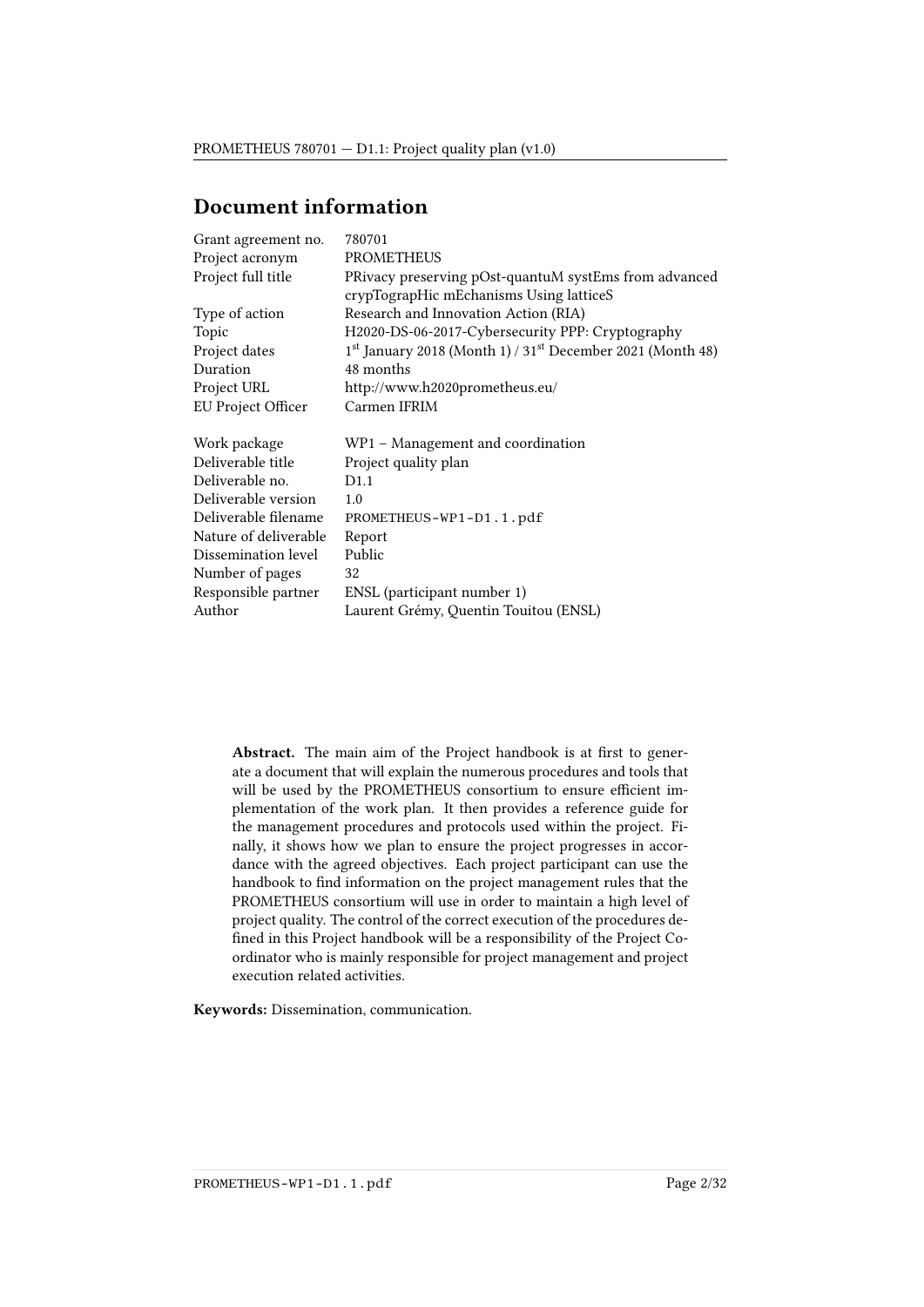# Signatures

| Written by  | Laurent Grémy, Quentin Touitou          | <b>ENSL</b> | 12/2018    |
|-------------|-----------------------------------------|-------------|------------|
| Reviewed by | Emilie Sablon                           | ENSL        | 10/05/2019 |
| Reviewed by | Octavie Paris                           | ENSI.       | 03/06/2019 |
| Approved by | Benoît Libert<br>as Project coordinator | ENSL        | 12/05/2019 |
| Approved by | Sébastien Canard<br>as Technical leader | OR A        | 12/05/2019 |

## Partners

| ENS de Lyon                                                                  |
|------------------------------------------------------------------------------|
| Orange SA                                                                    |
| Centrum voor Wiskunde en Informatica                                         |
| Interdisciplinary Center Herzliya                                            |
| Royal Holloway, University of London                                         |
| Ruhr-Universität Bochum                                                      |
| Scytl Secure Electronic Voting, S.A.                                         |
| Thales Communications & Security S.A.S.                                      |
| Nederlandse organisatie voor Toegepast-Natuurwetenschappelijk Onder-<br>zoek |
| Universitat Politècnica de Catalunya · BarcelonaTech                         |
| Université de Rennes 1                                                       |
| Weizmann Institute of Science                                                |
|                                                                              |

# Acronyms

| DM           | <b>Dissemination Manager</b>                                     |
|--------------|------------------------------------------------------------------|
| DoA          | Description of the Action                                        |
| EВ           | Executive Board                                                  |
| EС           | European Commission                                              |
| EM           | <b>Exploitation Manager</b>                                      |
| EU           | European Union                                                   |
| GA           | <b>Grant Agreement</b>                                           |
| <b>GEOM</b>  | Gender and Equal Opportunity Manager                             |
| <b>INRIA</b> | Institut national de recherche en informatique et en automatique |
| <b>IPR</b>   | Intellectual Property Rights                                     |
| PС           | Project Coordinator                                              |
| <b>PDF</b>   | Portable Document Format                                         |
| QM           | <b>Quality Manager</b>                                           |
| <b>SAB</b>   | Scientific Advisory Board                                        |
| TL           | Technical Leader                                                 |
| WP           | Work Package                                                     |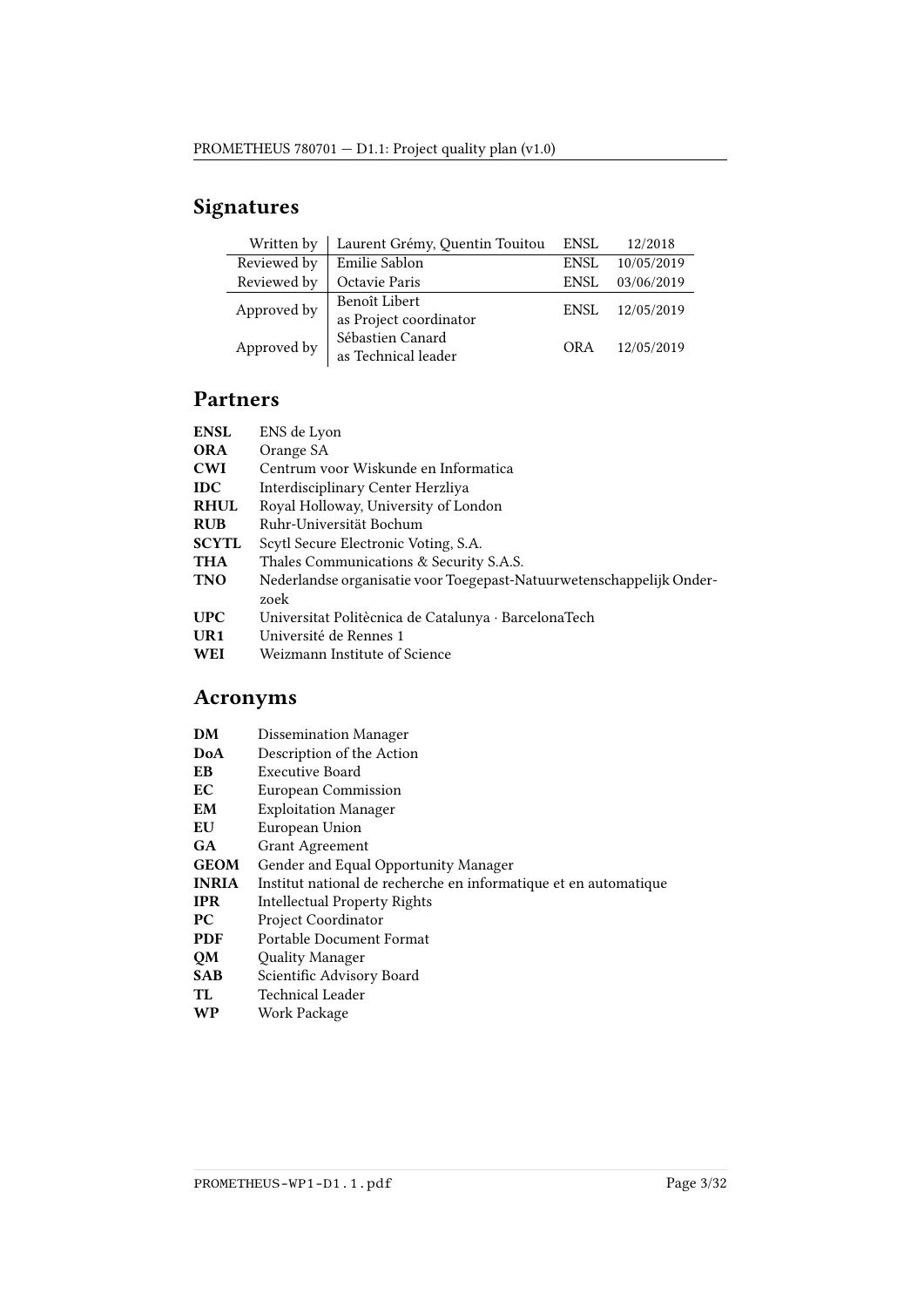## **Contents**

| $\mathbf{1}$   |      | <b>Project information</b>                                                                                                                                                                                                    | 5  |
|----------------|------|-------------------------------------------------------------------------------------------------------------------------------------------------------------------------------------------------------------------------------|----|
| $\mathbf{2}$   |      | <b>Legal Aspects</b>                                                                                                                                                                                                          | 6  |
|                | 2.1  |                                                                                                                                                                                                                               | 6  |
|                | 2.2  |                                                                                                                                                                                                                               | 7  |
|                | 2.3  | Amendments                                                                                                                                                                                                                    | 7  |
|                | 2.4  |                                                                                                                                                                                                                               | 9  |
| 3              |      | Project structure                                                                                                                                                                                                             | 9  |
|                | 3.1  | Work packages and tasks $\ldots \ldots \ldots \ldots \ldots \ldots \ldots \ldots$                                                                                                                                             | 9  |
|                | 3.2  |                                                                                                                                                                                                                               | 12 |
|                | 3.3  |                                                                                                                                                                                                                               | 14 |
|                | 3.4  |                                                                                                                                                                                                                               | 17 |
| $\overline{4}$ |      | <b>Quality processes</b>                                                                                                                                                                                                      | 19 |
|                | 4.1  |                                                                                                                                                                                                                               | 19 |
|                | 4.2. |                                                                                                                                                                                                                               | 19 |
|                | 4.3  |                                                                                                                                                                                                                               | 21 |
|                | 4.4  | Deliverables and milestones enterprise in the set of the set of the set of the set of the set of the set of the set of the set of the set of the set of the set of the set of the set of the set of the set of the set of the | 22 |
|                | 4.5  |                                                                                                                                                                                                                               | 24 |
| 5              |      | <b>Quality assurances</b>                                                                                                                                                                                                     | 27 |
|                | 5.1  |                                                                                                                                                                                                                               | 27 |
|                | 5.2  |                                                                                                                                                                                                                               | 29 |
|                | 5.3  |                                                                                                                                                                                                                               | 30 |
| 6              |      | Conclusion                                                                                                                                                                                                                    | 32 |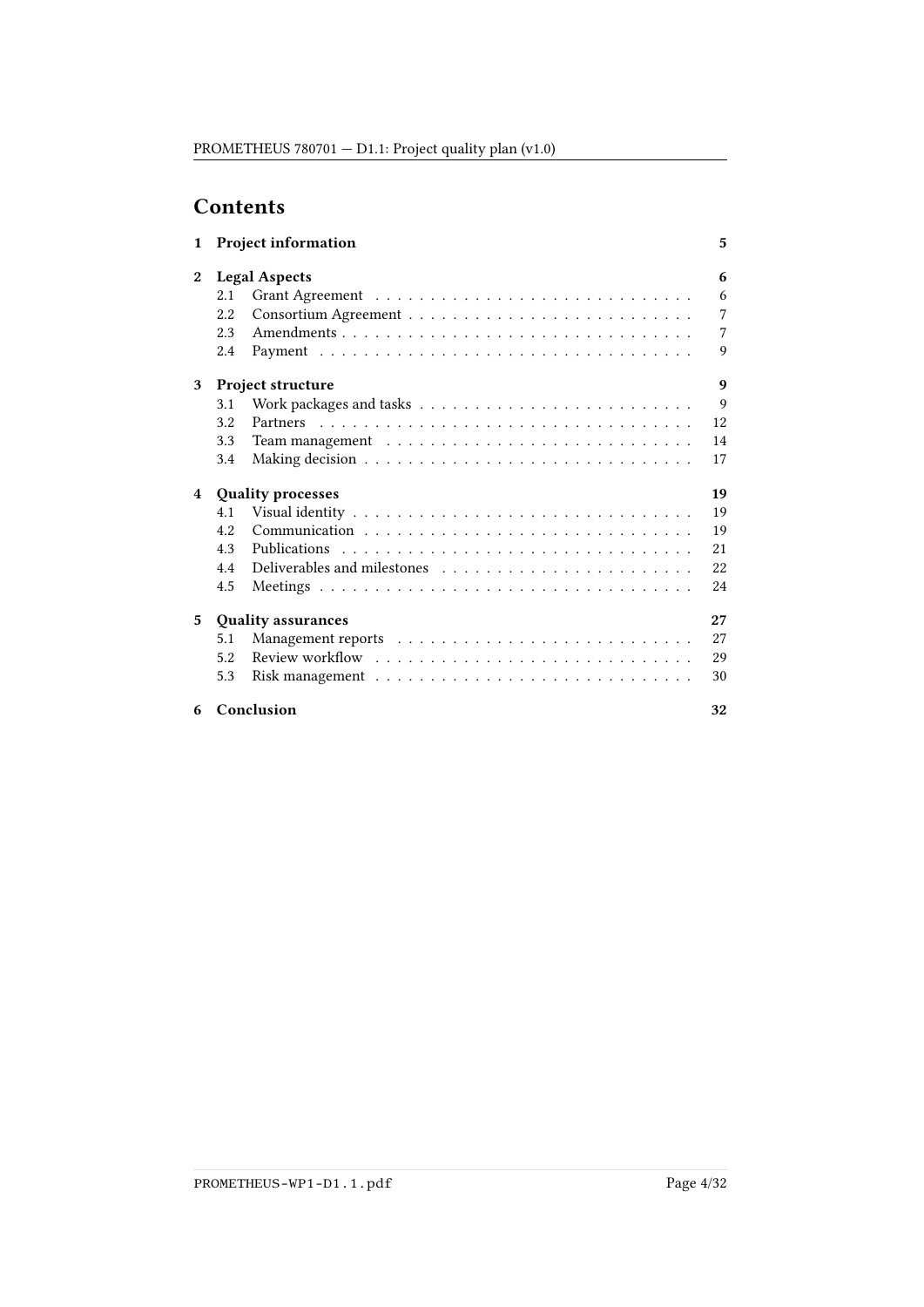## <span id="page-4-0"></span>1 Project information

The PROMETHEUS project aims to provide post-quantum signature schemes, encryption schemes and privacy-preserving protocols relying on lattice. In order to reach the goals of the project, the PROMETHEUS consortium has adopted an organization to maximise the efficiency of PROMETHEUS. This document will describe the structure of the project, the quality processes we adopt and the way to ensure this quality.

The general project information are given in Table [1](#page-4-1) and the list of beneficiaries is described in Table [2.](#page-4-2)

<span id="page-4-1"></span>

| PRivacy preserving pOst-quantuM systEms from advanced |  |
|-------------------------------------------------------|--|
| crypTograpHic mEchanisms Using latticeS               |  |
| 780701                                                |  |
| 01/01/2018                                            |  |
| 48 months                                             |  |
| Carmen IFRIM                                          |  |
| H2020-DS-LEIT-2017                                    |  |
| H2020- DS-06-2017- Cybersecurity PPP: Cryptography    |  |
| http://www.h2020prometheus.eu/                        |  |
|                                                       |  |

Table 1: General project information

<span id="page-4-2"></span>

| $N^{\circ}$     | Participant organisation name                        | Short name   | Country        |
|-----------------|------------------------------------------------------|--------------|----------------|
| P <sub>1</sub>  | ECOLE NORMALE SUPERIEURE DE                          | <b>ENSL</b>  | France         |
|                 | <b>LYON</b>                                          |              |                |
| P <sub>2</sub>  | ORANGE SA                                            | OR A         | France         |
| P <sub>3</sub>  | TICHTING<br><b>CENTRUM</b><br>VOOR                   | <b>CWI</b>   | Netherlands    |
|                 | WISKUNDE EN INFORMATICA                              |              |                |
| <b>P5</b>       | ROYAL HOLLOWAY AND BEDFORD                           | <b>RHUL</b>  | United Kingdom |
|                 | NEW COLLEGE                                          |              |                |
| P <sub>6</sub>  | RUHR-UNIVERSITAET BOCHUM                             | <b>RUB</b>   | Germany        |
| P7              | SCYTL SECURE ELECTRONIC VOT-                         | <b>SCYTL</b> | Spain          |
|                 | <b>ING SA</b>                                        |              |                |
| P8              | <b>COMMUNICATIONS</b><br><b>THALES</b><br><b>AND</b> | <b>THA</b>   | France         |
|                 | <b>SECURITY SAS</b>                                  |              |                |
| P9              | NEDERLANDSE ORGANISATIE VOOR                         | TNO          | Netherlands    |
|                 | TOEGEPAST NATUURWETENSCHAP-                          |              |                |
|                 | PELIJK ONDERZOEK                                     |              |                |
| P <sub>10</sub> | <b>UNIVERSITAT</b><br><b>POLITECNICA</b><br>DE       | UPC          | Spain          |
|                 | <b>CATALUNYA</b>                                     |              |                |
| P <sub>11</sub> | UNIVERSITE DE RENNES I                               | UR1          | France         |
| P <sub>12</sub> | WEIZMANN INSTITUTE OF SCIENCE                        | WEI          | Israel         |
| P <sub>13</sub> | INTERDISCIPLINARY CENTER HER-                        | <b>IDC</b>   | Israel         |
|                 | ZLIYA                                                |              |                |

Table 2: List of beneficiaries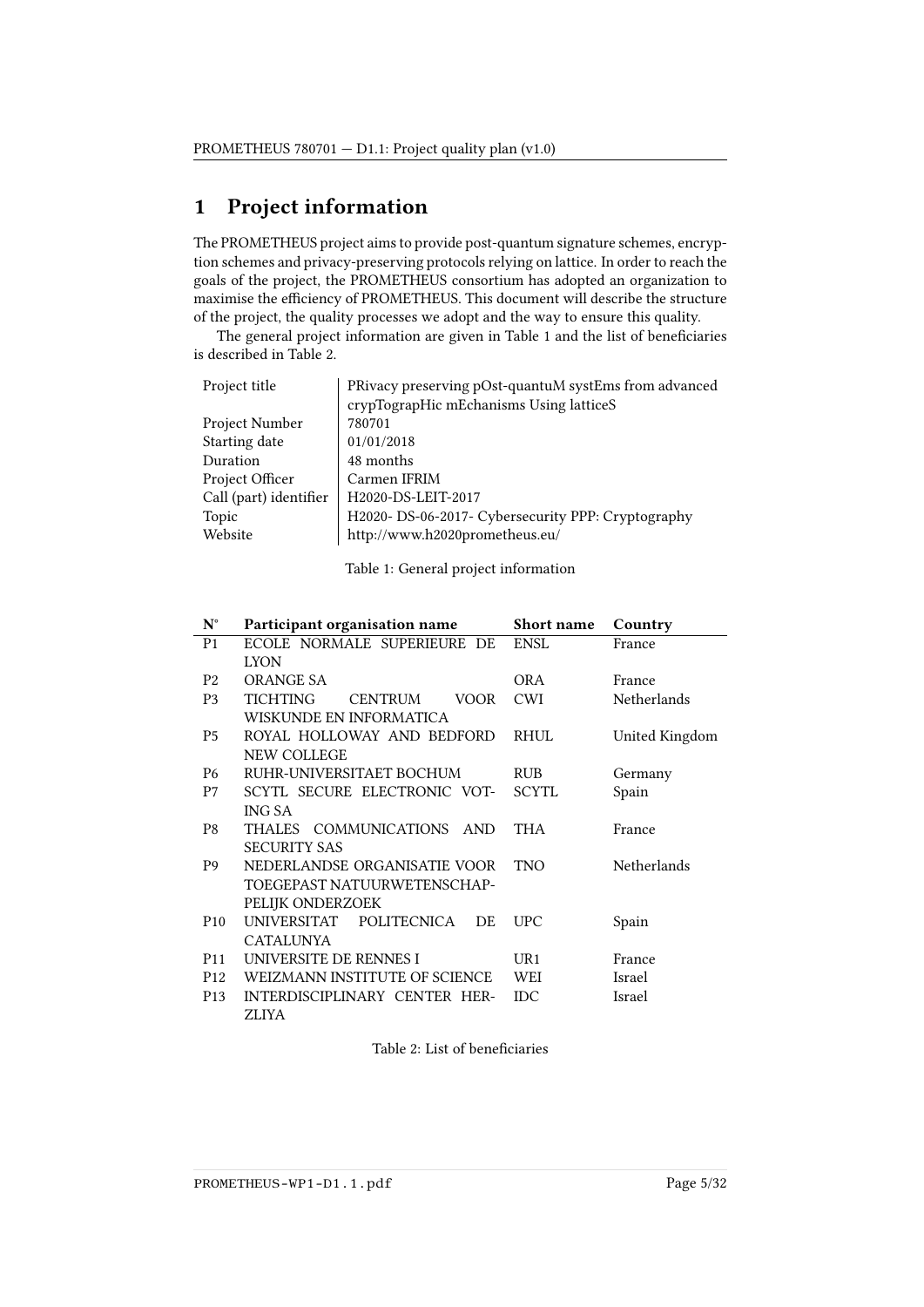The main contact points are the followings.

- Coordinator: Dr. Benoît LIBERT [\(benoit.libert@ens-lyon.fr,](mailto:benoit.libert@ens-lyon.fr) +33 4 26 23 39 32).
- Technical leader: Dr. Sébastien CANARD [\(sebastien.canard@orange.com,](mailto:sebastien.canard@orange.com) +33 2 31 15 91 88).
- Coordinator's research contract administration: [ingenierie.projets@ens-lyon.fr.](mailto:ingenierie.projets@ens-lyon.fr)

## <span id="page-5-0"></span>2 Legal Aspects

The project operates within the Horizon 2020 Framework Programme. This Project Management Guide relates to Grant Agreement N°. 780701. A Consortium Agreement has been signed by all the beneficiaries. For the avoidance of doubt, the Grant Agreement and Consortium Agreement take precedence over this document. The Grant Agreement takes priority in all circumstances.

## <span id="page-5-1"></span>2.1 Grant Agreement

#### 2.1.1 The grant agreement N°780701

The Grant Agreement forms the legal basis for the implementation of the project. It consists of:

- Terms and Conditions (this is the core contract);
- Annex 1 Description of the action (DoA);
- Annex 2 Estimated budget for the action;
- Annex 3 Accession Forms;
- Annex 4 Model for the financial statements;
- Annex 5 Model for the certificate on the financial statements;
- Annex 6 Model for the certificate on the methodology.

Although the core contract is signed between the EU and the Coordinator of the project, all partners have become individual contract partners with the commission by signing the Accession Forms. The Grant Agreement must be kept by all partners and should be provided to the auditor in case of an audit.

#### 2.1.2 The amendment N°AMD-780701-7

The amendment AMD-780701-7 provides an update of the consortium, the budget and the Description of the Action. It consists of :

- Amendment terms and conditions;
- Annex 1 Description of the action (DoA);
- Annex 2 Estimated budget for the action.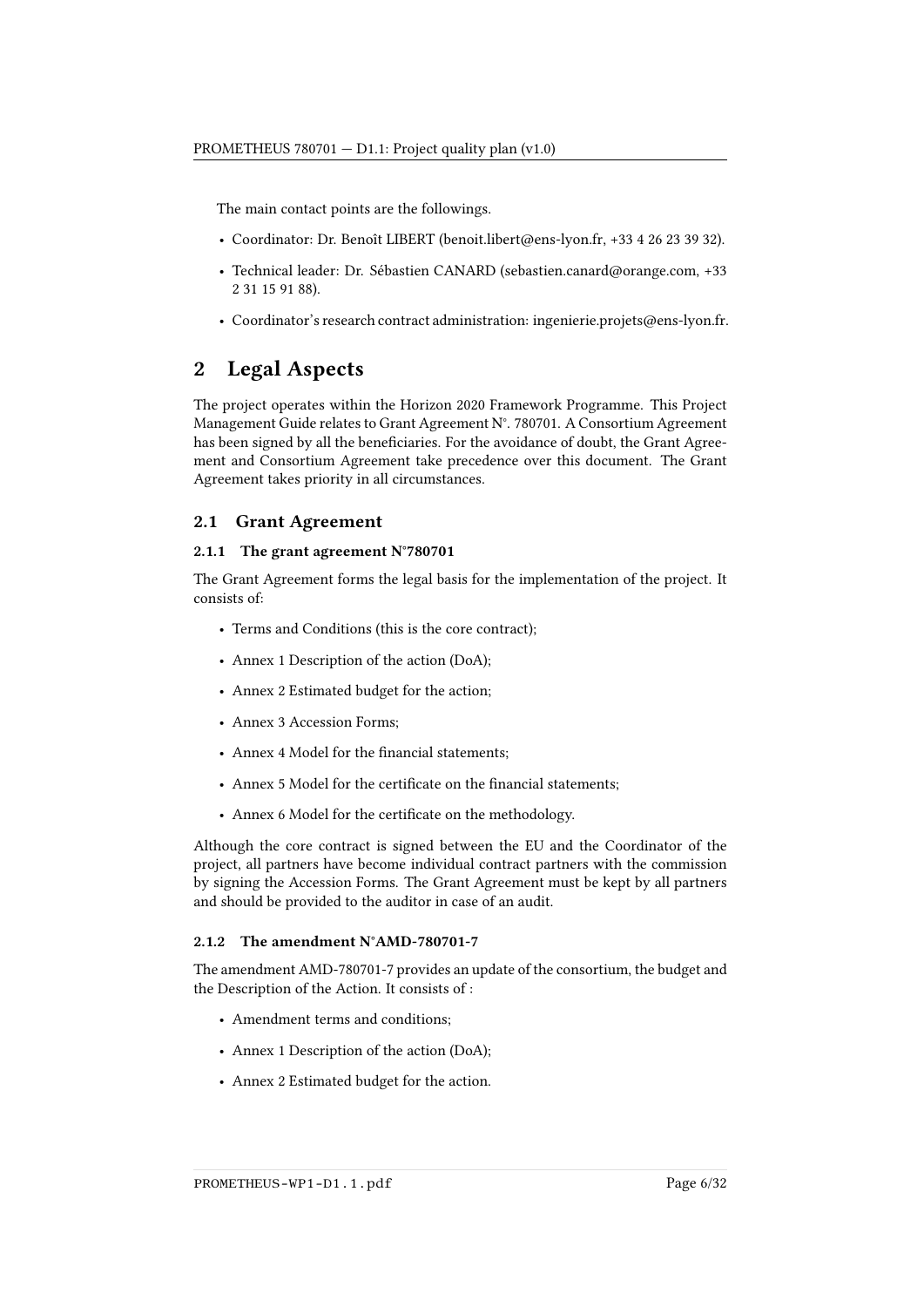## <span id="page-6-0"></span>2.2 Consortium Agreement

Whereas the Grant Agreement is signed between the EU and the partners, the Consortium Agreement is signed between the partners themselves. It arranges in more detail the provisions of the Grant Agreement, such as but not limited to: financial issues, payments, management, decision making, conflict resolution, intellectual property rights and liability. The Consortium Agreement must also be kept by the partners and must be shown in case of audits.

### <span id="page-6-1"></span>2.3 Amendments

#### 2.3.1 Definition

An amendment to the Grant Agreement is a legal act modifying the commitments initially accepted by the parties and which may create new rights or impose new obligations on them, or modifying significant parts of the Grant Agreement. It allows the parties to modify the GA during its lifetime.

#### 2.3.2 Cases when the GA must be amended

- $\bullet$  Changes involving beneficiaries & linked third parties
	- Adding a new beneficiary
	- Deletion of a beneficiary whose participation has been terminated because:
		- ∗ it has not signed the grant agreement
		- ∗ it has not provided a declaration on joint & several liability as requested
		- ∗ for some other reason
	- Change of beneficiary due to 'partial takeover'
	- Deletion or addition of linked third party (Article 14)
	- Specific case: if a beneficiary's participation is terminated at the initiative of other beneficiaries (Article 50.2)
- Change involving the coordinator/principal beneficiary
	- Change of coordinator
	- Change in the bank account the coordinator uses for payments
	- Change in the 'authorisation to administer' option
- Changes affecting the project or its implementation
	- Change to Annex 1
	- Change in the title of the project or its acronym, starting date, duration or reporting periods
	- Resumption of project activities after a temporary suspension
- Changes involving the financial aspects of the grant
	- Change to Annex 2 or 2a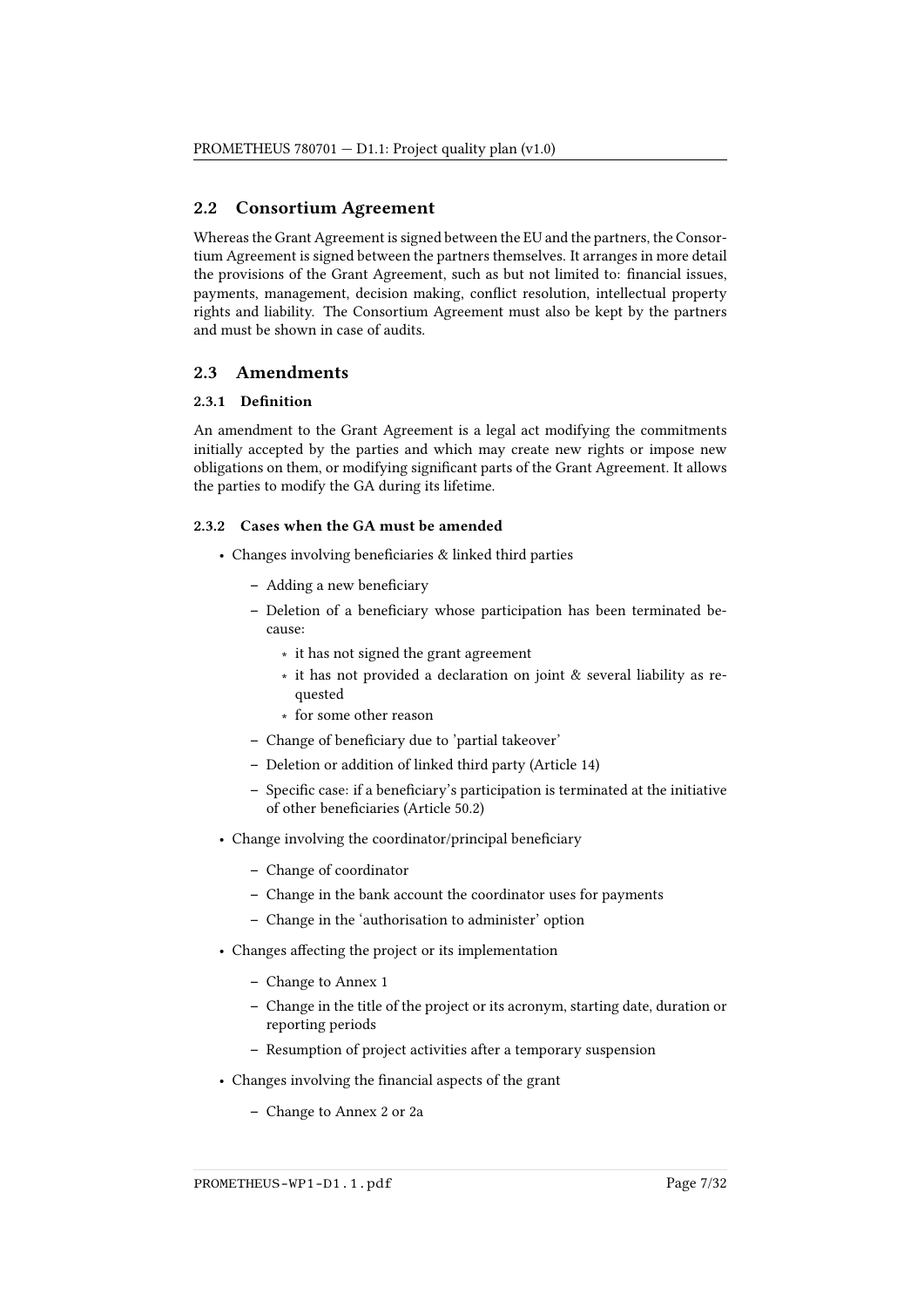- Change in the maximum grant amount, reimbursement rate(s), the estimated eligible costs of the project, the amount of pre-financing or the contribution to the Guarantee Fund
- Change concerning specific cost categories ('specific unit costs')

#### 2.3.3 Cases when amendments are NOT necessary

- for certain budget transfers;
- if the name or address of a beneficiary, linked third party or coordinator changes;
- $\bullet$  if a universal takeover results in a change of beneficiary;
- if there is a change in the name of the bank or the address of the branch where the coordinator has an account, or in the name of the account holder.

#### 2.3.4 Who can request an amendment?

The consortium is free to propose amendments. The coordinator will have to check that the consortium has reached agreement through an internal decision-making process, as set out in the Consortium Agreement (e.g. unanimously or by simple or qualified majority) prior to its submission to the European Commission.

Exception: in cases where coordinators are to be replaced without their agreement, another beneficiary (acting on behalf of the other beneficiaries in the consortium) submits the request. NB: The European Commission can also propose amendments.

#### 2.3.5 Request for an amendment

This comprises 2 documents generated automatically by the coordinator from the project EU portal:

- 1. the letter requesting an amendment
- 2. the amendment

Once the request for an amendment is complete and ready to be submitted, the system generates the 2 documents and prompts the coordinator to e-sign. Before submission, at any time during preparation, the draft versions are available for preview as a PDF file under the 'Documents' tab.

- The letter requesting an amendment provides justification for the request, using material from the 'justification' field in the 'amendment information' tab. The request is assessed on the basis of whatever information and explanations the coordinator provides.
- Annexes & supporting documents: the user is always prompted to upload any documents to be included with the request for an amendment. These depend on the type of amendment and the specific case.
	- Some supporting documents may be mandatory (e.g. to add a new bene ficiary, the new beneficiary must e-sign the 'Declaration of Honour' and the 'Accession Form' (Annex 3 to the Model Grant Agreement).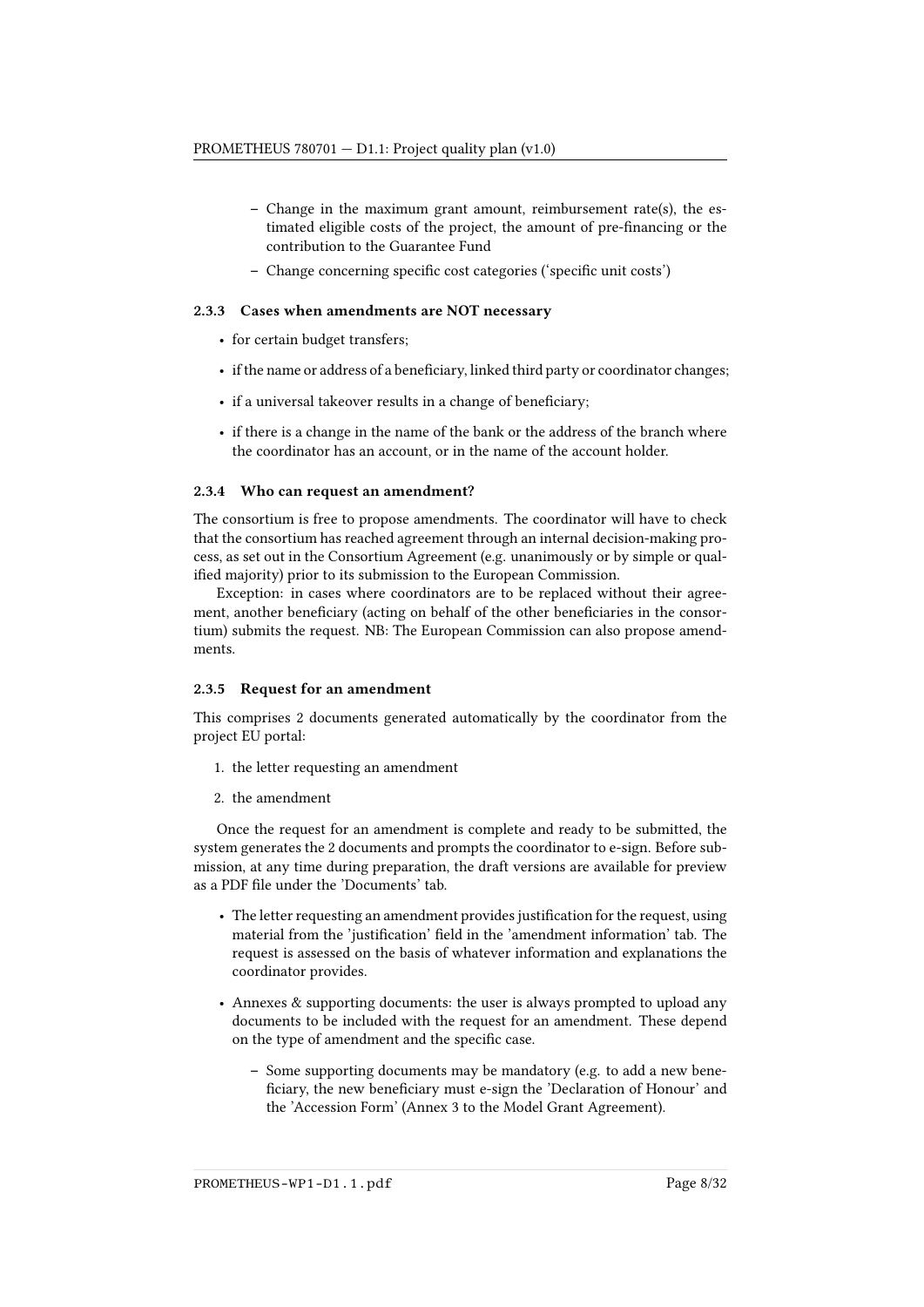– It will be decided on a case-by-case basis whether other supporting documents/annexes are needed.

The amendment is the legal document containing the amendments to the Grant Agreement. It is legally binding and will be incorporated into the agreement. Once the request for an amendment is complete and ready for submission, the amendment request letter and the amendment are automatically generated. The Commission can accept or reject the request within 45 days. It sends the coordinator a formal notification through the Participant Portal. If no notification is received within the 45-day deadline, the request is considered to have been rejected (tacit rejection). The details of the amendment procedure are available in the [EC portal.](https://ec.europa.eu/research/participants/portal/desktop/en/funding/guide.html)

## <span id="page-8-0"></span>2.4 Payment

The following types of payments are foreseen:

- Pre-financing payment at the beginning of the project: Pre-financing funds remain EU property until they are 'cleared' against eligible costs accepted by the European Commission.
- Interim payments based on submitted and accepted costs by the EC
	- Retention until final payment  $(10\%)$  + Guarantee Fund  $(5\%)$
	- Last interim payment by the EC within the 85% limit of the maximum contribution
	- Released after the approval of the periodic reports
- Final payment following the approval of the final report: it will be transferred after the approval of the final report and consists of the difference between the calculated EU contribution (on the basis of the eligible costs) minus the amounts already paid.

## <span id="page-8-1"></span>3 Project structure

We then give some details about the project structure, describing the work packages, partners and the way the consortium is working to exchange and make decision.

### <span id="page-8-2"></span>3.1 Work packages and tasks

#### 3.1.1 Work packages

The low level implementation of the organization of PROMETHEUS is the Work Packages (WPs). The target of this structure, underlying the work plan, is to meet the project's main concepts and objectives. PROMETHEUS is split into seven WPs, with significant dependencies and expected synergies among them. The WPs are further structured in tasks. The interdependencies between the WPs are given in Figure [1.](#page-9-0)

• WP1 "Management and Coordination" draws from the input of all other WPs to ensure a successful project lifetime with respect to risk and innovation.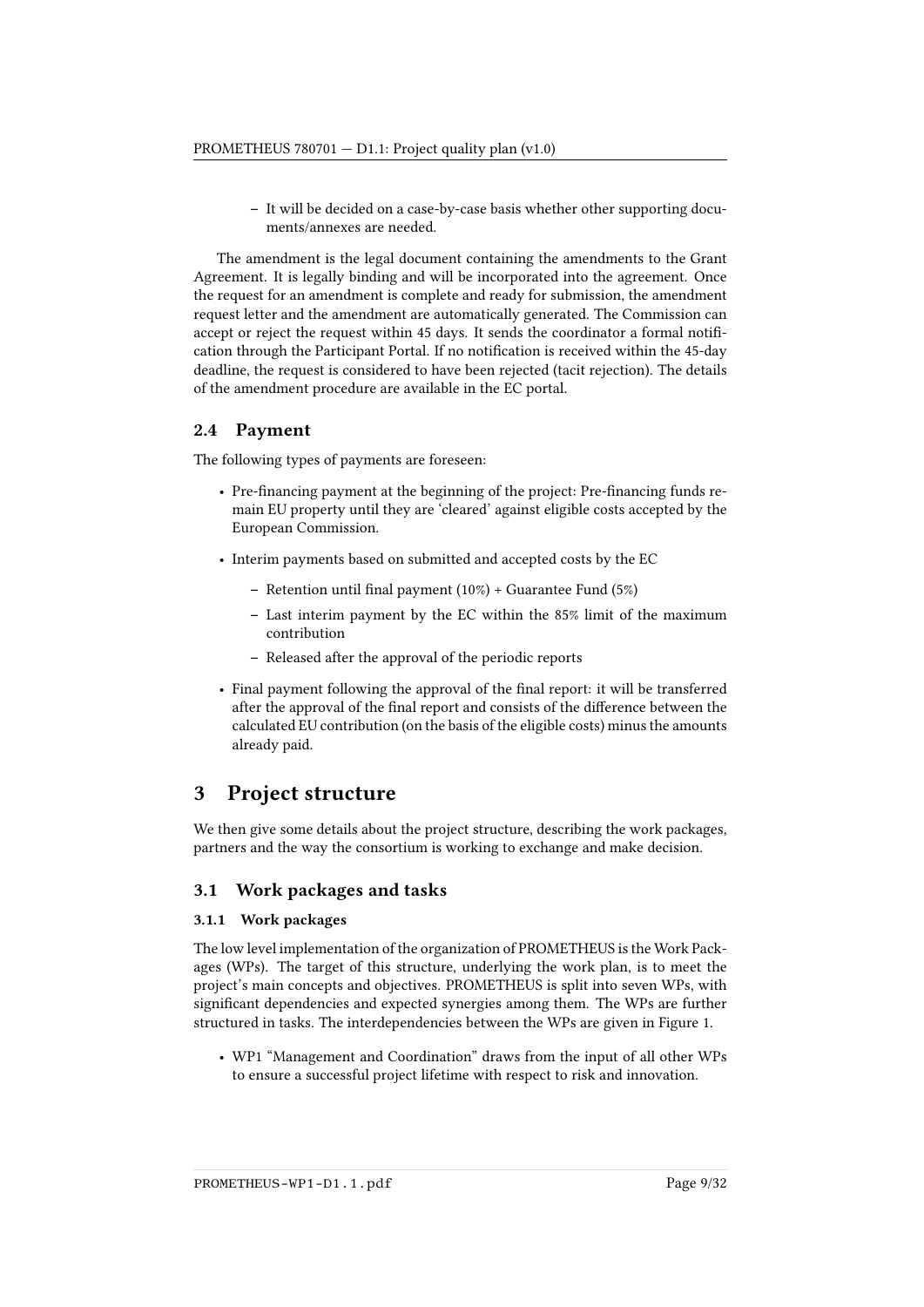<span id="page-9-0"></span>

Figure 1: WP interdependency chart.

- WP2 "Dissemination, standardisation and exploitation" obtains inputs from technical and scientific WPs and ensures the communication and dissemination of their results to outside parties as well as to participating entities.
- WP3 "Computational problems, cryptanalysis and basic tools" poses the foundations of lattice-based cryptography, in order to drive the design of cryptographic schemes in WP4-5.
- WP4 "Building blocks for practical advanced protocols" designs and implements lattice-based cryptographic building blocks. This will serve as a basis for the implementation of WP5 and WP6.
- WP5 "Privacy-preserving protocols" designs and implements specific cryptographic protocols for the protection of individuals' privacy. The proposed protocols will be based on lattices, taking as building blocks the results of WP4 and the security hypotheses of WP3. This will be a strong basis for use case demonstrators performed in WP6.
- WP6 "Use cases and demonstrators" builds e-voting, e-consumer, anonymous credentials and cyber threat intelligence systems using the results of the technical WP3, WP4 and WP5.
- WP7 "Ethics requirements" ensures compliance with the ethics requirements set out in WP 1.

#### 3.1.2 Tasks

The different purposes of a WP are divided into tasks, which ensure the coherence of the different related deliverables of the WP. Table [3](#page-10-0) references the different tasks.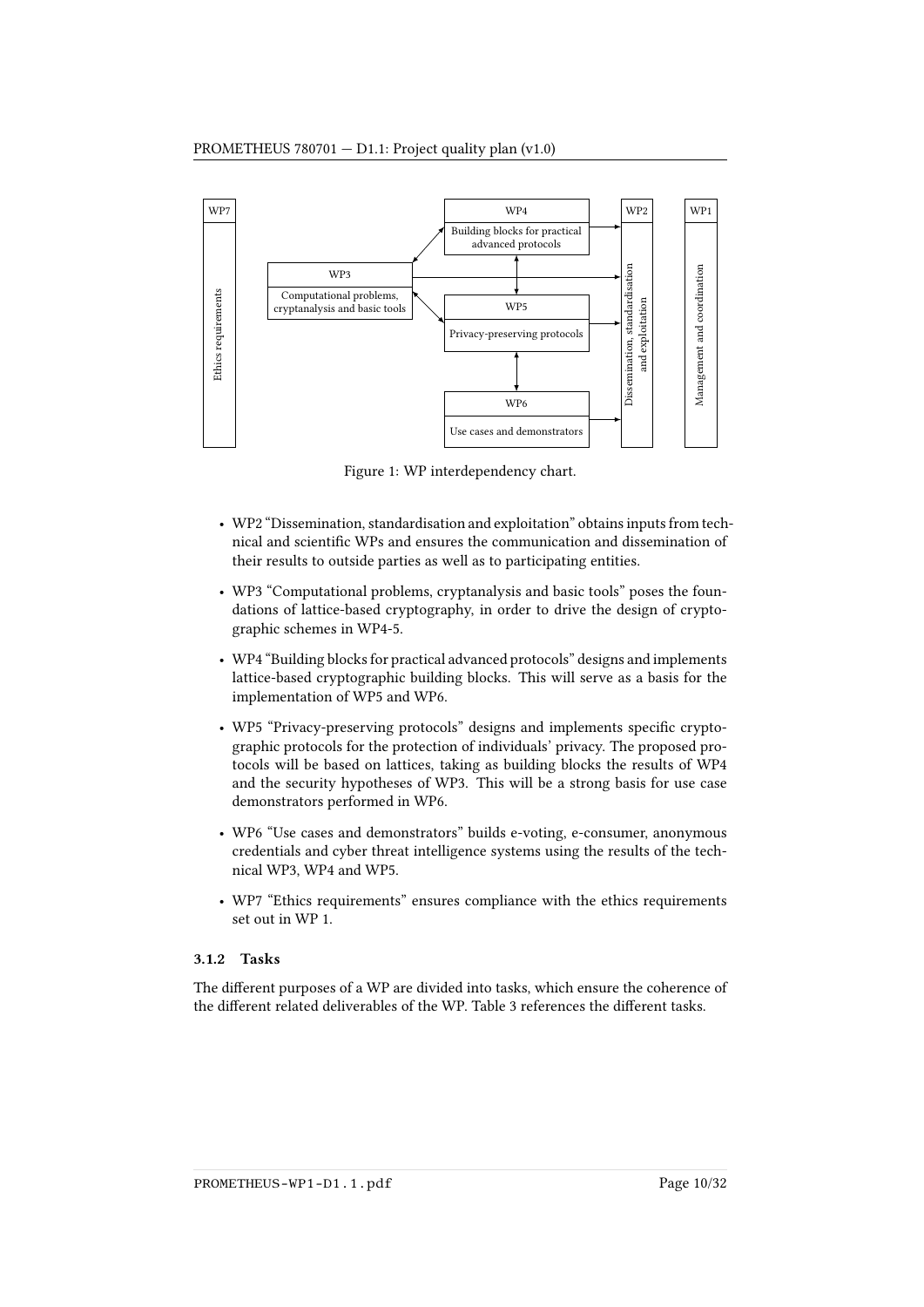<span id="page-10-0"></span>

| No.                     | <b>Title</b>                                                          | Lead<br>beneficiary | <b>Start</b><br>date | End<br>date |  |  |
|-------------------------|-----------------------------------------------------------------------|---------------------|----------------------|-------------|--|--|
|                         | Work package 1: management and coordination                           |                     |                      |             |  |  |
| 1                       | Administrative and resources man-                                     | <b>ENSL</b>         | 1                    | 48          |  |  |
|                         | agement                                                               |                     |                      |             |  |  |
| 2                       | Scientific and technical manage-                                      | <b>ORA</b>          | 1                    | 48          |  |  |
|                         | ment                                                                  |                     |                      |             |  |  |
| 3                       | Risk management                                                       | <b>ENSL</b>         | 1                    | 48          |  |  |
| 4                       | Legal and ethical framework                                           | ENSL                | 1                    | 48          |  |  |
|                         | Work package 2: dissemination, standardisation and exploitation       |                     |                      |             |  |  |
| $\mathbf{1}$            | Exploitation and innovation man-                                      | <b>ORA</b>          | 1                    | 48          |  |  |
|                         | agement                                                               |                     |                      |             |  |  |
| $\boldsymbol{2}$        | Dissemination planning and activ-                                     | <b>ENSL</b>         | 1                    | 48          |  |  |
|                         | ities                                                                 |                     |                      |             |  |  |
| 3                       | Standardisation and NIST process                                      | RHUL                | 1                    | 48          |  |  |
|                         | Work package 3: computational problems, cryptanalysis and basic tools |                     |                      |             |  |  |
| 1                       | Quantum assumptions and reduc-                                        | <b>RUB</b>          | 1                    | 48          |  |  |
|                         | tions                                                                 |                     |                      |             |  |  |
| 2                       | Algorithm design and implementa-                                      | UR1                 | 1                    | 48          |  |  |
|                         | tion of lattice trapdoors                                             |                     |                      |             |  |  |
| 3                       | Classical and quantum cryptanaly-                                     | <b>CWI</b>          | 1                    | 48          |  |  |
| 4                       | sis<br>Side-channel attacks                                           | UR1                 | 12                   | 48          |  |  |
|                         | Work package 4: building blocks for practical advanced protocols      |                     |                      |             |  |  |
| $\mathbf{1}$            | Lattice-based signatures and other                                    | <b>ENSL</b>         | 9                    | 48          |  |  |
|                         | building blocks                                                       |                     |                      |             |  |  |
| $\boldsymbol{2}$        | Lattice-based encryption schemes                                      | WEI                 | 9                    | 48          |  |  |
|                         | with additional properties                                            |                     |                      |             |  |  |
| 3                       | Lattice-based<br>zero-knowledge                                       | IDC                 | 9                    | 48          |  |  |
|                         | proofs of knowledge                                                   |                     |                      |             |  |  |
| 4                       | Implementation of building blocks                                     | <b>RUB</b>          | 9                    | 48          |  |  |
|                         | Work package 5: privacy-preserving protocols                          |                     |                      |             |  |  |
| $\mathbf{1}$            | Anonymous credentials                                                 | <b>ENSL</b>         | 1                    | 48          |  |  |
| 2                       | Advanced cryptography for e-cash                                      | <b>ORA</b>          | 1                    | 48          |  |  |
| 3                       | cryptography<br>Advanced<br>for                                       | <b>UPC</b>          | 1                    | 48          |  |  |
|                         | e-democracy                                                           |                     |                      |             |  |  |
| 4                       | Implementation of advanced proto-                                     | RHUL                | 6.                   | 48          |  |  |
|                         | cols                                                                  |                     |                      |             |  |  |
|                         | Work package 6: use cases and demonstrators                           |                     |                      |             |  |  |
| 1                       | E-voting                                                              | <b>SCYTL</b>        | 9                    | 48          |  |  |
| $\overline{c}$          | E-consumer                                                            | <b>ORA</b>          | 9                    | 48          |  |  |
| 3                       | Anonymous credentials                                                 | <b>THA</b>          | 9                    | 48          |  |  |
| $\overline{\mathbf{4}}$ | Cyber threat intelligence                                             | <b>TNO</b>          | 9                    | 48          |  |  |

## PROMETHEUS 780701 — D1.1: Project quality plan (v1.0)

Table 3: List of tasks.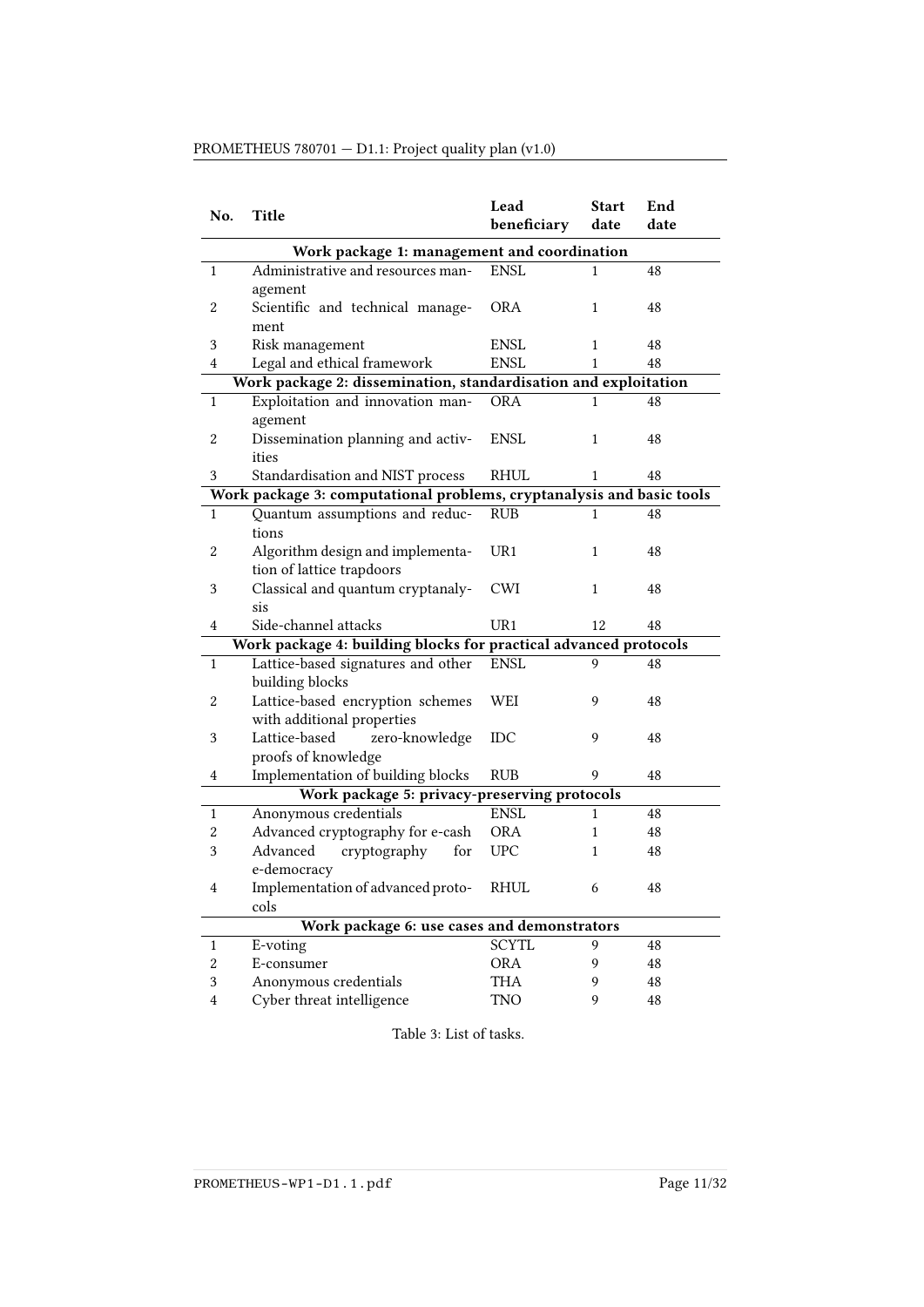## <span id="page-11-0"></span>3.2 Partners

The project gathers twelve partners from six countries: seven of the partners are universities and/or research institutes, one is an SME partner and three are industrials. We will briefly summarize their role.

#### 3.2.1 ENSL

As coordinator, ENSL will also lead the Management and Coordination tasks (WP1) and highly participate to the Dissemination tasks (WP2). ENSL will be involved in WP3, WP4 and WP5. In the first one, it will contribute to the analysis of algorithmic problems in lattices and the design of new basic tools for lattice-based cryptography. In WP4, it will provide new lattice-based cryptographic primitives (digital signatures, encryption schemes and zero-knowledge proofs) that will serve as building blocks for the more advanced protocols of WP5. In WP5, it will join the efforts of ORA and UPC in the design of anonymous credentials, e-cash systems and voting protocols.

#### 3.2.2 ORA

ORA will be the technical leader of the PROMETHEUS project. Managing Task 1.2, it will be responsible for fulfilment of the project technical objectives, doing the whole link between WPs. It will also lead WP2 (and in particular Task 2.1) on the dissemination, the standardisation and the exploitation of the scientific results of the project. Regarding technical contributions, Orange will contribute to all WPs, and more specifically on cryptographic building blocks (WP4) and privacy-preserving protocols (WP5). In the WP6, ORA will propose two demonstrators implementing privacy-preserving protocols for e-cash and e-ticketing systems.

#### 3.2.3 CWI

The CWI cryptology group will be mostly involved in WP3, contributing effort toward improved classical and quantum cryptanalysis, and concrete security estimates, as well as algorithmic improvements for lattice trapdoors. Additionally, the group will also contribute to WP4, especially for tasks related to zero-knowledge proofs.

#### 3.2.4 RHUL

The RHUL team will be involved in WP2, WP3, WP4 and WP5. In WP2, the group will lead Task 2.3 on standardization and tracking the NIST process. In WP3, it will contribute to Task 3.3 on the hardness of lattice problems and contribute to Task 3.4 about implementation vulnerabilities and timing attacks on cryptographic implementations. In WP4, it will help in the construction of efficient cryptographic primitives. In WP5, it will lead the implementation task (Task 5.4) and contribute to the construction of advanced cryptographic primitives in the other tasks.

#### 3.2.5 RUB

The RUB team will be involved WP3 and WP4. In WP3, they will contribute to finding general techniques for quantum reductions and they will contribute to the analysis of algorithmic problems in lattices and the design of new basic tools for lattice-based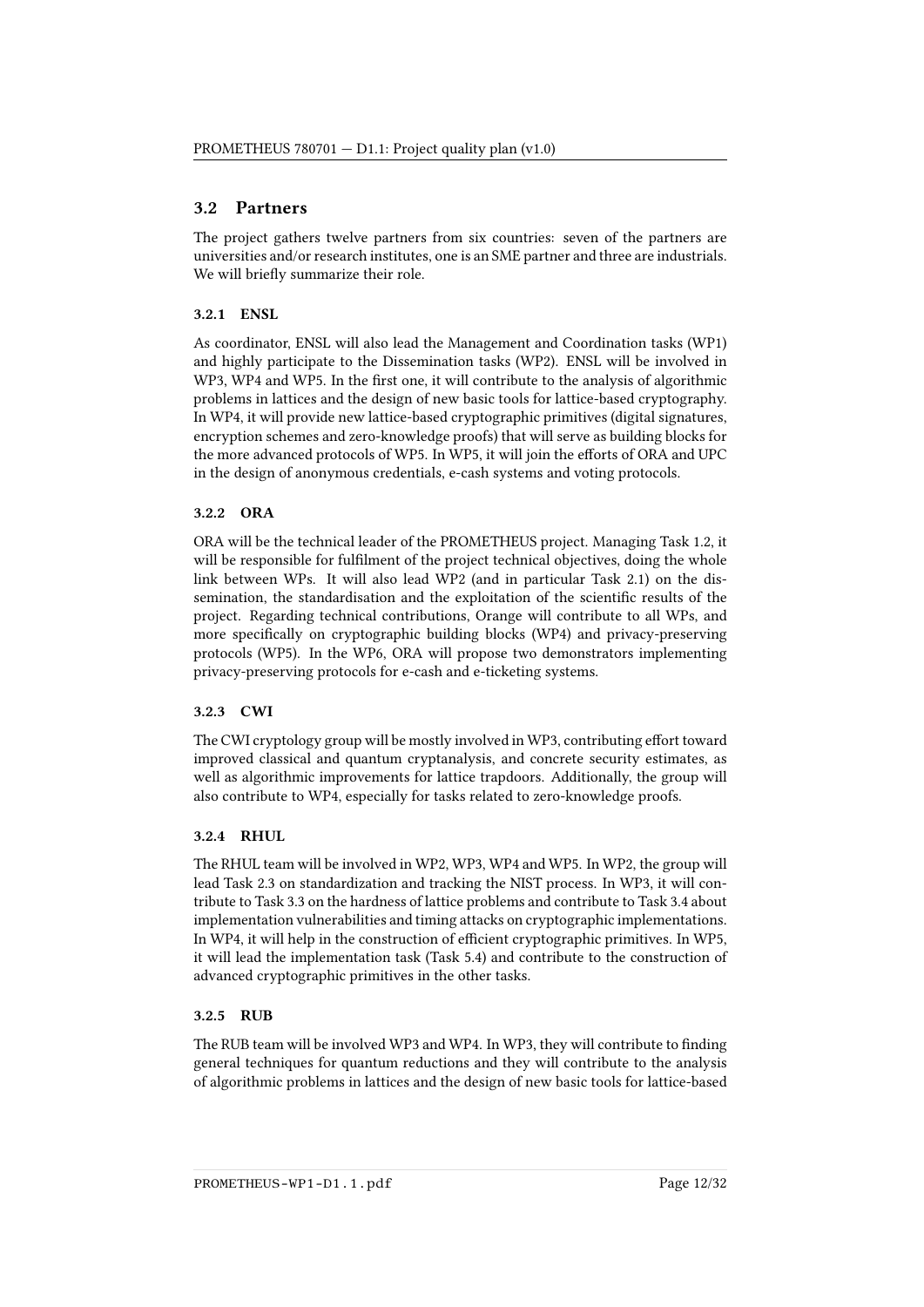cryptography. In WP4, they will implement and evaluate lattice-based schemes proposed by the PROMETHEUS team at different security levels for a range of different target platforms.

### 3.2.6 SCYTL

The tasks of SCYTL in this project are focused on the design and implementation of a demonstrator of the first lattice-based e-voting solution offering long-term privacy in WP6, for which SCYTL is the coordinator. In this context, SCYTL will participate on the provision and evaluation of both functional and implementation-level requirements for lattice-based cryptographic primitives in WP4. In WP5, SCYTL will participate in the research and design of lattice-based cryptographic protocols for egovernment solution.

#### 3.2.7 THA

THA provided a lattice-based signature scheme to the NIST upcoming competition, which is a contribution to WP2. In WP3, it will contribute in two points: by trying to make lattice trapdoors more efficient in space and speed, and by analyzing sidechannel resistance of lattice-based schemes. In WP6, it will lead the Task 6.4 and provide a software demonstrator for the use anonymous credentials.

#### 3.2.8 TNO

TNO will contribute to build privacy-preserving cryptographic protocols in WP5, based on the building blocks from WP3 and WP4. These protocols are applied to specific uses cases in WP6. As a contributor of WP5, TNO will work on privacypreserving cryptographic protocols. Furthermore, TNO brings in the use case "Cyber threat intelligence", which allows parties to jointly derive information on cyber threats, without leaking sensitive information.

#### 3.2.9 UPC

In WP4, UPC will contribute by doing research on lattice-based encryption, signature and zero-knowledge protocols satisfying the necessary requirements to be used in the applications contained in WP5. UPC is leading WP5 and Task 5.3 on the use of lattice-based cryptographic tools for e-democracy, and will work so that the goals of this WP and task are achieved. Furthermore, UPC will contribute to other tasks of WP5. UPC will help SCYTL in the implementation and validation of the e-voting prototype during WP6.

#### 3.2.10 UR1

The EMSEC team will be responsible for the Task 3.2 about the algorithm design and implementation of lattice trapdoor, Task 3.4 about the analysis of side-channel attacks and Task 5.1 about anonymous credentials. The team will also lead the WP4 on building blocks for practical advanced protocols.

### 3.2.11 WEI

Zvika Brakerski's research group will be involved in the theoretical aspects of these WPs, collaborating as needed with the other partners. Specifically, in WP3 the group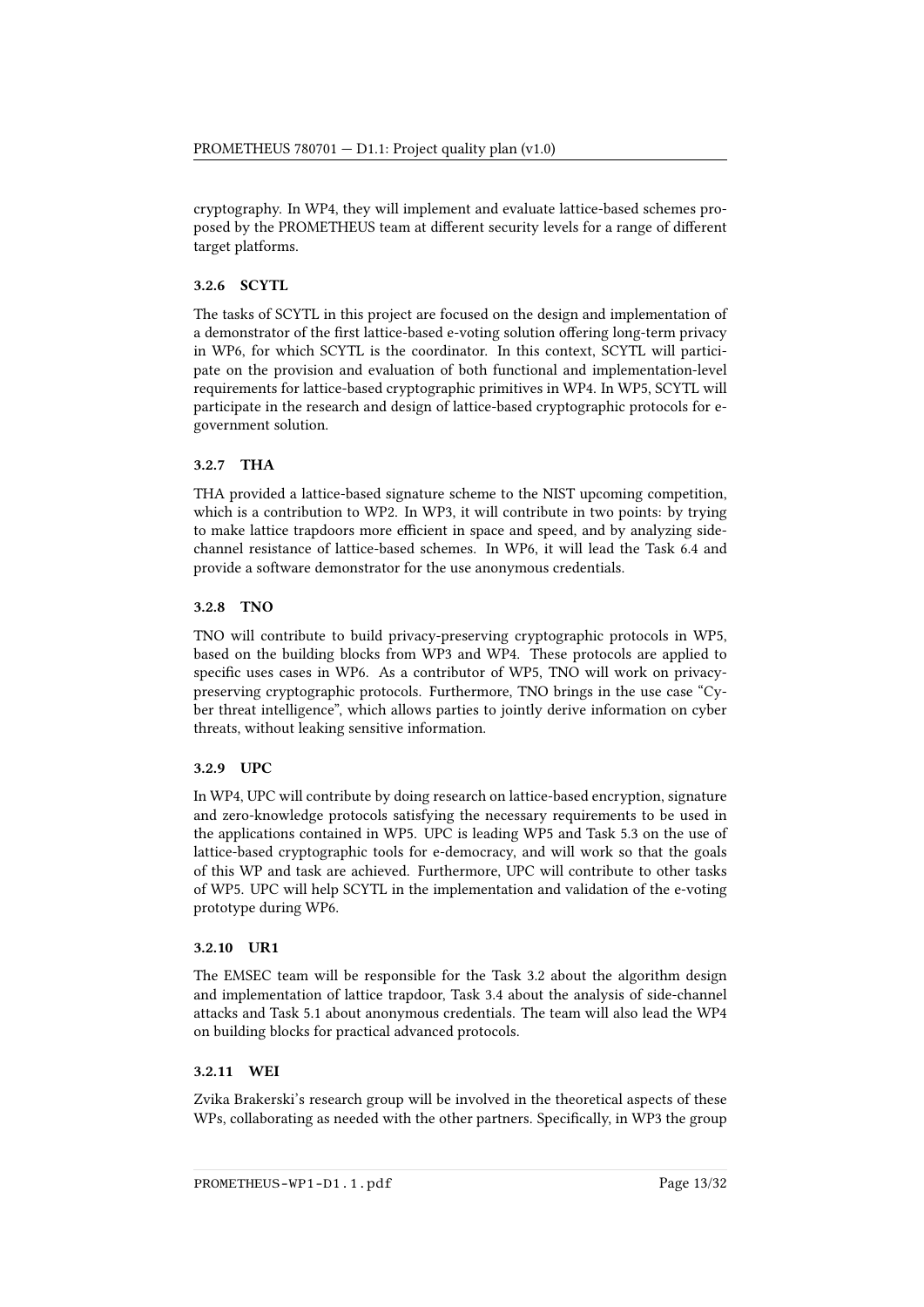will contribute to the study of the computational hardness of lattice problems. In WP4 the group will spearhead the efforts for constructing new lattice based encryption scheme. In the context of WP4, the group will also participate in the design of lattice based signature schemes.

#### 3.2.12 IDC

Alon Rosen's research group FACT (Foundation and Applications of Cryptographic Theory) from IDC has extensive knowledge and research experience in cryptographic protocols in general, and lattice-based cryptography in particular, specifically in the areas that are addressed by WP4 and WP5 of PROMETHEUS project. Members of the group will be involved in both the theoretical aspects of these WPs (core of the cryptographic constructions), and the way to go from these theoretical cryptographic algorithms to practical systems that will be used in WP6 and final demonstrators. For this purpose, IDC's researchers will collaborate as needed with the other partners (with Zvika Brakerski, Ronald Cramer, Leo Ducas, Eike Kiltz, Benoit Libert, Kenny Paterson and Damien Stehle on studying new approaches for lattice-based ZK protocols with improved efficiency, and their adaptation to efficient lattice-based voting schemes, possibly in collaboration with SCYTL). In WP4 the group will contribute and lead the efforts for constructing new (and further optimizing and adapting existing) lattice-based zero-knowledge protocols, and in WP5, the group will participate in the design of lattice-based voting schemes.

### <span id="page-13-0"></span>3.3 Team management

Project Management ensures that the work of the scientific and technological researchers / developers will stay focused on scientific and technological tasks, while an overall administrative synergy is achieved at the same time. The Project Management team will review the project and discuss the technical progress and eventually emerging administrative issues. The project management team is composed by six participants with a specific role. These roles will help to coordinate the different aspects of the project that are not specic to a WP. These six participants are the main contacts with the European Commission.

### 3.3.1 Project Coordinator

The Project Coordinator (Benoît Libert, ENSL) is responsible for all aspects of the interface between the project and the European Commission. It is the focal point for all administrative contents of the project and will provide assistance for the organization of General Assembly (see Section [3.4.1\)](#page-16-1) and Executive Board (see Section [3.4.2\)](#page-16-2) meetings, support project administration and reporting (including aspects of finances and payment), provide a help desk for partners, cater for user account management of Internet-based cooperation tools and support external event management and communications. The Project Coordinator addresses all project management issues and ensures that the project meets or exceeds its stakeholders' expectations. Further it takes care of the contract management to administer the Grant Agreement and the Consortium Agreement as well as acting as a trustee for the project funds. He will oversee the promotion of gender equality in the project, the science and society issues, related to the research activities conducted within the project. The Project Coordinator will work in close cooperation with the Technical Leader and WP leaders with the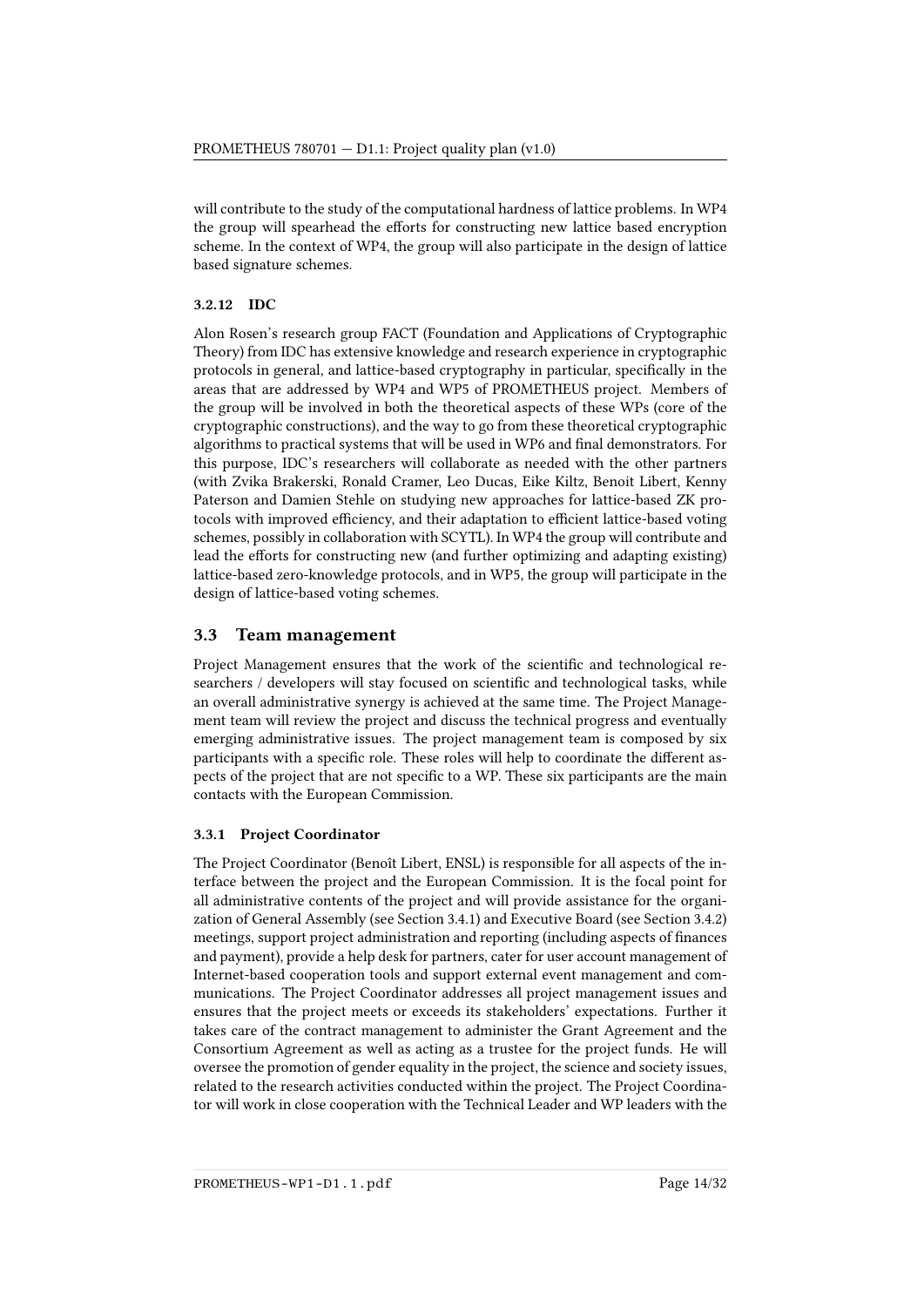purpose of ensuring a prompt and effective response to all the difficulties that could arise, and ensure that all the milestones are met in the proper scheduling.

#### 3.3.2 Technical Leader

The Technical Leader (Sébastien Canard, ORA) is responsible for ensuring that the project's technical objectives are met with respect to the selected application fields and supervises the overall technical content in this regard. As chairman of the Executive Board (see Section [3.4.2\)](#page-16-2), the Technical Leader will set the baseline for technological assumptions of the project, schedule technical meetings if appropriate and needed and take the lead in technical decisions. It will monitor the overall technical progress and quality of deliverables and lead any discussion that may require mediation.

#### 3.3.3 Ethical and Privacy Issues Manager

The Ethical and Privacy Issues Manager (Damien Stehlé, ENSL) will be responsible for ensuring that all measures have been taken into consideration for the project to timely recognise, analyse and tackle potential ethical and privacy issues deriving from project's activities and project's outcomes.

#### 3.3.4 Dissemination Manager

The Dissemination Manager (Adeline Roux-Langlois, UR1) will be responsible for maximizing the impact of PROMETHEUS and ensure that its results are effectively and widely disseminated, in order to raise awareness, understanding and common acceptance of the project's outcomes at the disposal of the stakeholders.

#### 3.3.5 Exploitation Manager

The Exploitation Manager (Olivier Sanders, ORA) will be responsible for the exploitation strategy and the related business plan that will be followed to exploit the PROMETHEUS results. In addition, the Exploitation Manager is responsible for screening and managing the intellectual property rights.

#### 3.3.6 Gender and Equal Opportunity Manager

The Gender and Equal Opportunity Manager (Octavie Paris, ENSL) will be responsible to oversee that gender issues are appropriately addressed within the framework of the project and that equal opportunities are provided between men and women. In line with the EU directives, special emphasis will be given in the gender issues and appropriate actions will be taken in the beginning and through the duration of the project. With the aim to rectify imbalances between women and men and to enhance a gender dimension in research, approximately 25% of the PROMETHEUS Consortium consists of women. The PROMETHEUS objectives related to gender equality are to

- balance the participation of women and men at all research and innovation levels,
- ensure an equal consideration to applications from women and men,
- empower women to take on management roles in the project,
- provide equitable women and men decision-making process,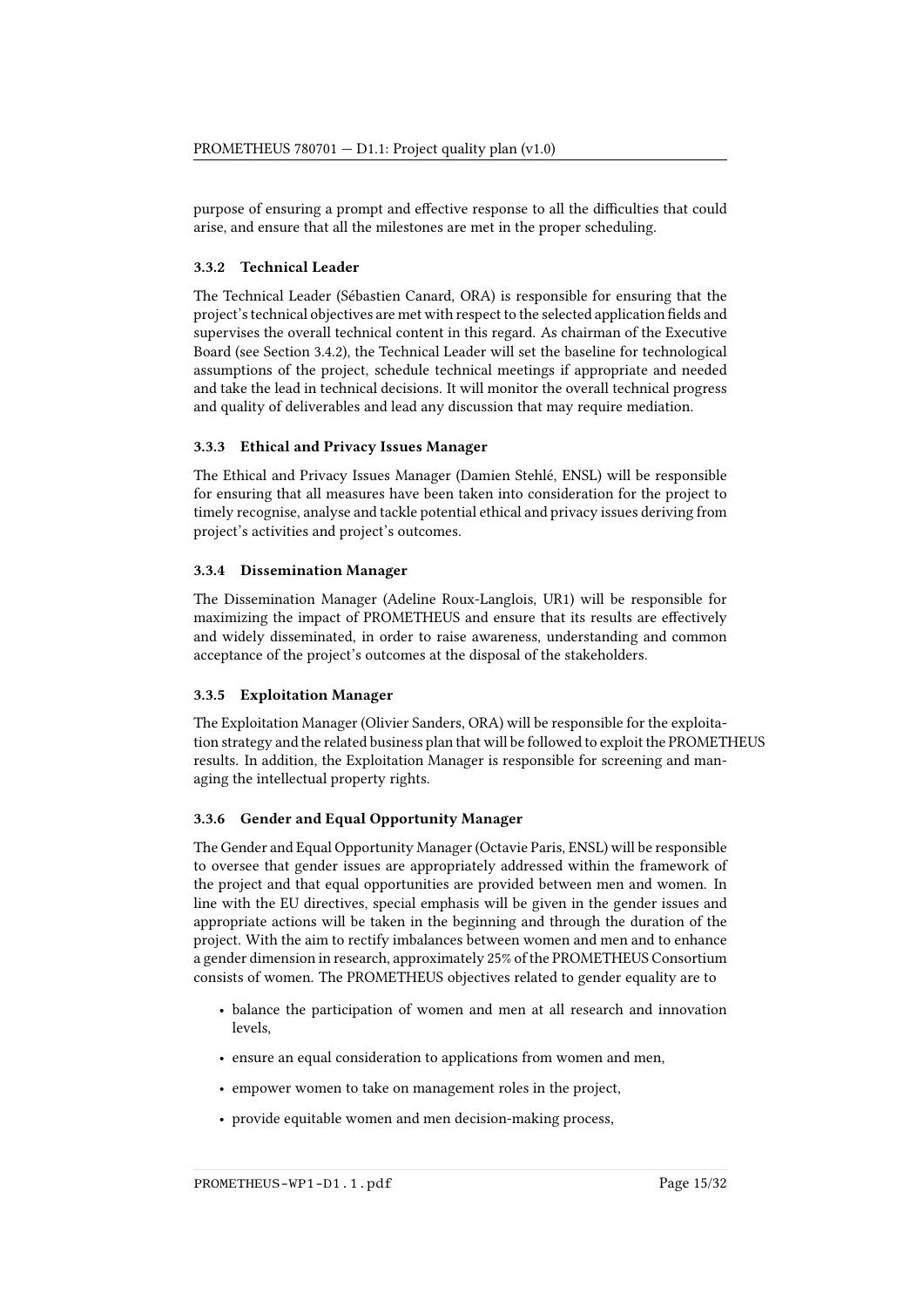- ensure women's representation in equal measure in public relations materials, and
- encourage women and men to equally attend several project events and activities.

#### 3.3.7 Quality Manager / Project Manager

The Quality Manager, or Project Manager, (Laurent Grémy replaced since May 2019 by Octavie Paris, ENSL) will be responsible for ensuring the quality standards of PROMETHEUS. Along with the Project Coordinator, the Technical Leader and the representative WP Leader, he will be in charge of approving the release of all deliverables. He will organise the deliverable internal review by a dedicated internal deliverable reviewer pool (see Section [5.2\)](#page-28-0) which will ensure their highest quality. In close cooperation with either the Project Coordinator and the Technical Leader, the Project Manager is also in charge of the concrete instantiation of the missions of the Project Coordinator to ensure the good execution of the different stages of the project.

| Role                                 | Participant                    |  |  |  |  |
|--------------------------------------|--------------------------------|--|--|--|--|
|                                      | <b>Main roles</b>              |  |  |  |  |
| Project Coordinator                  | Benoît Libert (ENSL)           |  |  |  |  |
| Technical Leader                     | Sébastien Canard (ORA)         |  |  |  |  |
| Ethical and Privacy Issues Manager   | Damien Stehlé (ENSL)           |  |  |  |  |
| <b>Dissemination Manager</b>         | Adeline Roux-Langlois (UR1)    |  |  |  |  |
| <b>Exploitation Manager</b>          | Olivier Sanders (ORA)          |  |  |  |  |
| Gender and Equal Opportunity Manager | Octavie Paris (ENSL)           |  |  |  |  |
| Project Manager                      | Octavie Paris (ENSL)           |  |  |  |  |
| <b>WP</b> leaders                    |                                |  |  |  |  |
| WP1                                  | Benoît Libert (ENSL)           |  |  |  |  |
| WP2                                  | Sébastien Canard (ORA)         |  |  |  |  |
| WP3                                  | Léo Ducas (CWI)                |  |  |  |  |
| WP4                                  | Adeline Roux-Langlois (UR1)    |  |  |  |  |
| WP5                                  | Javier Herranz (UPC)           |  |  |  |  |
| WP6                                  | Jordi Puiggali Allepuz (SCYTL) |  |  |  |  |
| WP7                                  | Damien Stehlé (ENSL)           |  |  |  |  |

Table 4: PROMETHEUS roles

#### 3.3.8 Other leaders

In addition to these seven participants, each WP and task is led by a leader who verify that the purposes of the WP are reached.

WP Leaders. The WP Leaders will be responsible for the technical management and day-to-day running of their work packages, as well as the accomplishment of WP milestones and the delivery of WP deliverables.

Task Leaders. Each task within each WP will be coordinated by an individual participant. For many tasks, two or more participants may be involved. This will happen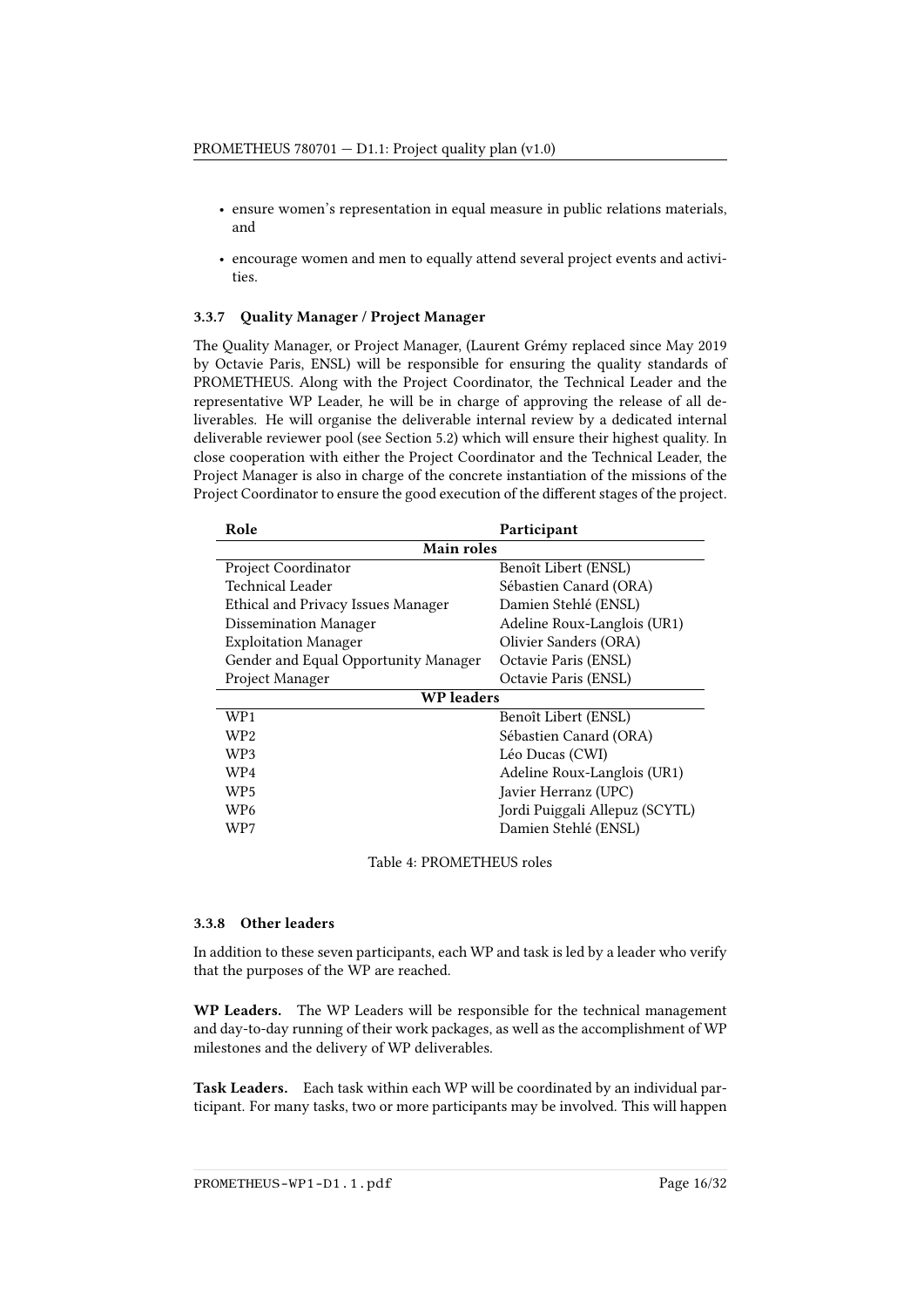in case there is the need to combine different sorts of expertise for the execution of the tasks to the best possible outcome; it may also work as an expression of will and need for closer co-operation. Task leaders will be responsible for timely completion of their tasks and related feedback to the WP leaders.

## <span id="page-16-0"></span>3.4 Making decision

#### <span id="page-16-1"></span>3.4.1 General assembly

The General Assembly is the highest level of the organization of PROMETHEUS and deals with questions of strategic importance within the project. The General Assembly is responsible for ensuring that the project fulfils its objectives and contractual obligations and enforces the rules of the Grant Agreement and the Consortium Agreement. Responsibilities also include financial decisions (allocation of European Commission funding and any changes related to it) and major changes to research directions in cooperation with the Commission. The Executive Board is responsible for the proper execution and implementation of the decisions of the General Assembly.

#### <span id="page-16-2"></span>3.4.2 Executive board

The Executive Board prepares proposals which the General Assembly needs to carry out its work. It is responsible for monitoring and guiding the scientific work. The Executive Board is composed of WP Leaders and is chaired by the Technical Leader. The Executive Board coordinates the work in the different WPs and helps in resolving any issue that might arise on the basis of the long-term goals of the project, including the exploitation of opportunities. WP Leaders are responsible for coordinating the work carried out and the assigned deliverables as well as for the achievement of the objectives within the WP.

The PROMETHEUS project is helped by two external advisory boards: the Advisory Board for the scientific side of the project, and the External Ethics Committee for the ethic side.

#### 3.4.3 External boards

Advisory Board. The Advisory Board consists of four selected European and non-European organizations not directly involved in the project as partners. It supports and advises project partners with experience and know-how throughout the project duration. Their valuable feedback to the technical process of the project brings many benefits to the project. Members of the Advisory Board will provide an external unprejudiced view without receiving funding from the European Union with respect to the PROMETHEUS project. The Advisory Board will advise on strategic directions of the project in terms of detailed technical goals and impact, comment on the economic feasibility and achieved or missed targets and influence PROMETHEUS long-term targets.

Joppe W. Bos (NXP Semiconductors, Netherlands), Arjen Lenstra (Ecole Polytechnique Fédérale de Lausanne, Switzerland), Tal G. Malkin (Columbia University, USA), and Daniele Micciancio (University of California, USA) stated their interests to guide, support and provide feedback to the PROMETHEUS consortium with advice and expertise throughout the project duration.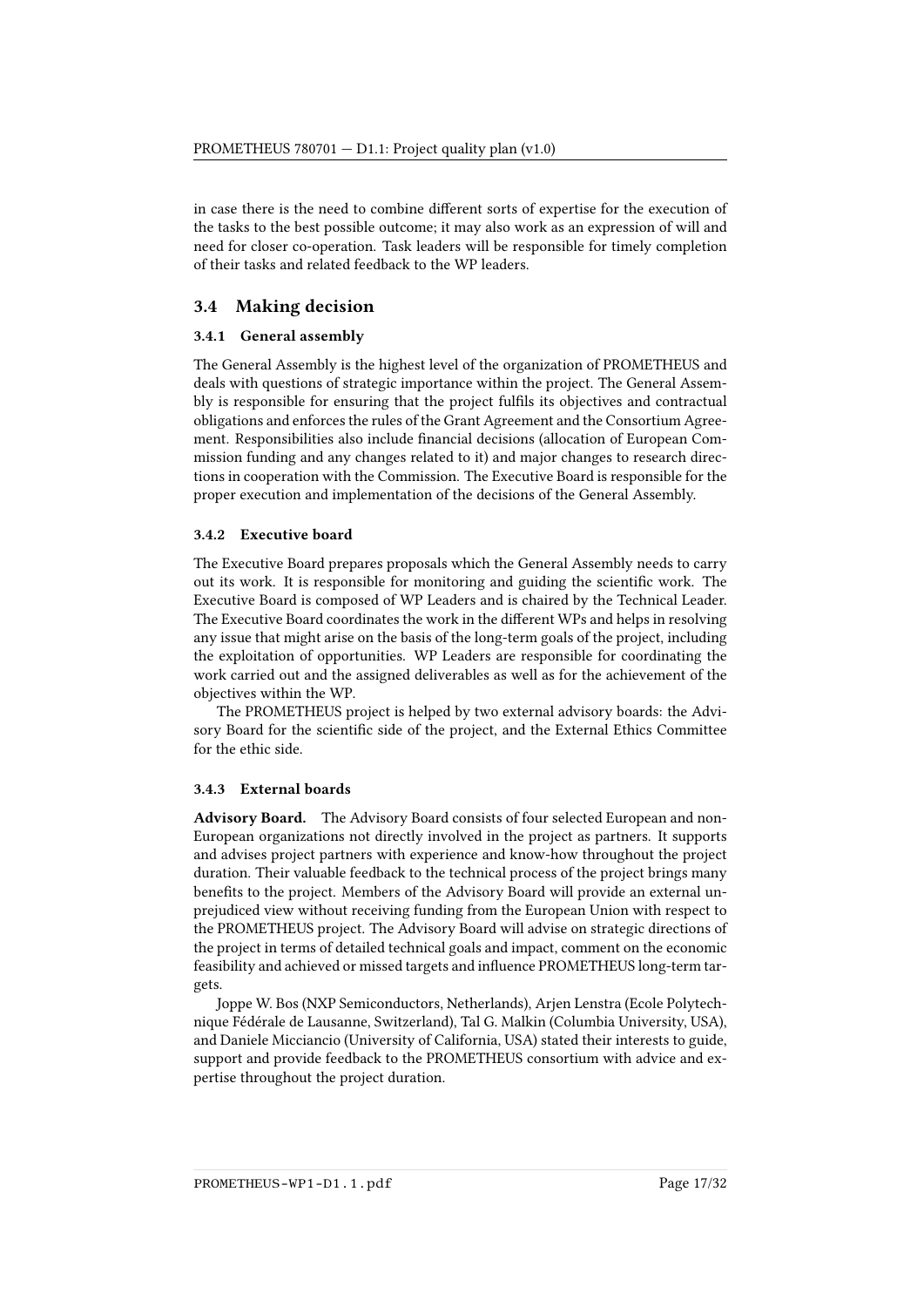External Ethics Committee. The External Ethics Committee is composed of three members, who cover different aspects from an ethical perspective: Bruno Baeriswyl (privacy commissioner of the Canton of Zurich, Switzerland) will bring its expertise most likely for the legal aspects, Nayla Farouki (retired, formerly CEA-Grenoble, France) for the philosophical aspects and Claire Lobet (senior professor at the computer sciences faculty and senior researcher at the CRIDS (Centre de Recherche Droit, Information & Société), Belgium) for the sociological aspects.

#### 3.4.4 Project organization

During the lifetime of the PROMETHEUS project, decisions varying in their nature will be necessary. Most of them will be strategic (relating to the identification of long-term interests) or operational (relating to the day-to-day work). Decisions will be weighted according to their importance and be taken by bodies with the relevant competences. It is not always necessary to involve the Executive Board or even the General Assembly which allows quick and straightforward decision making that facilitates smooth progress of the entire project. In case of more severe decisions, the organizational structure of the PROMETHEUS project allows judgements of different decision makers. One of the major advantages is to include various opinions of experts with different backgrounds and in-depth know-how. Another benefit is that the hierarchical structure makes it possible to weight the judgements of the decision makers by their rank order. The hierarchy and differentiated responsibilities facilitate a clear and straightforward reporting structure which constitutes a considerable advantage in terms of effective collaboration and project progress. Finally, based on the organizational structure the General Assembly is the ultimate decision-making body that has the final say and responsibility (see Figure [2\)](#page-17-0).

<span id="page-17-0"></span>

Figure 2: Project organization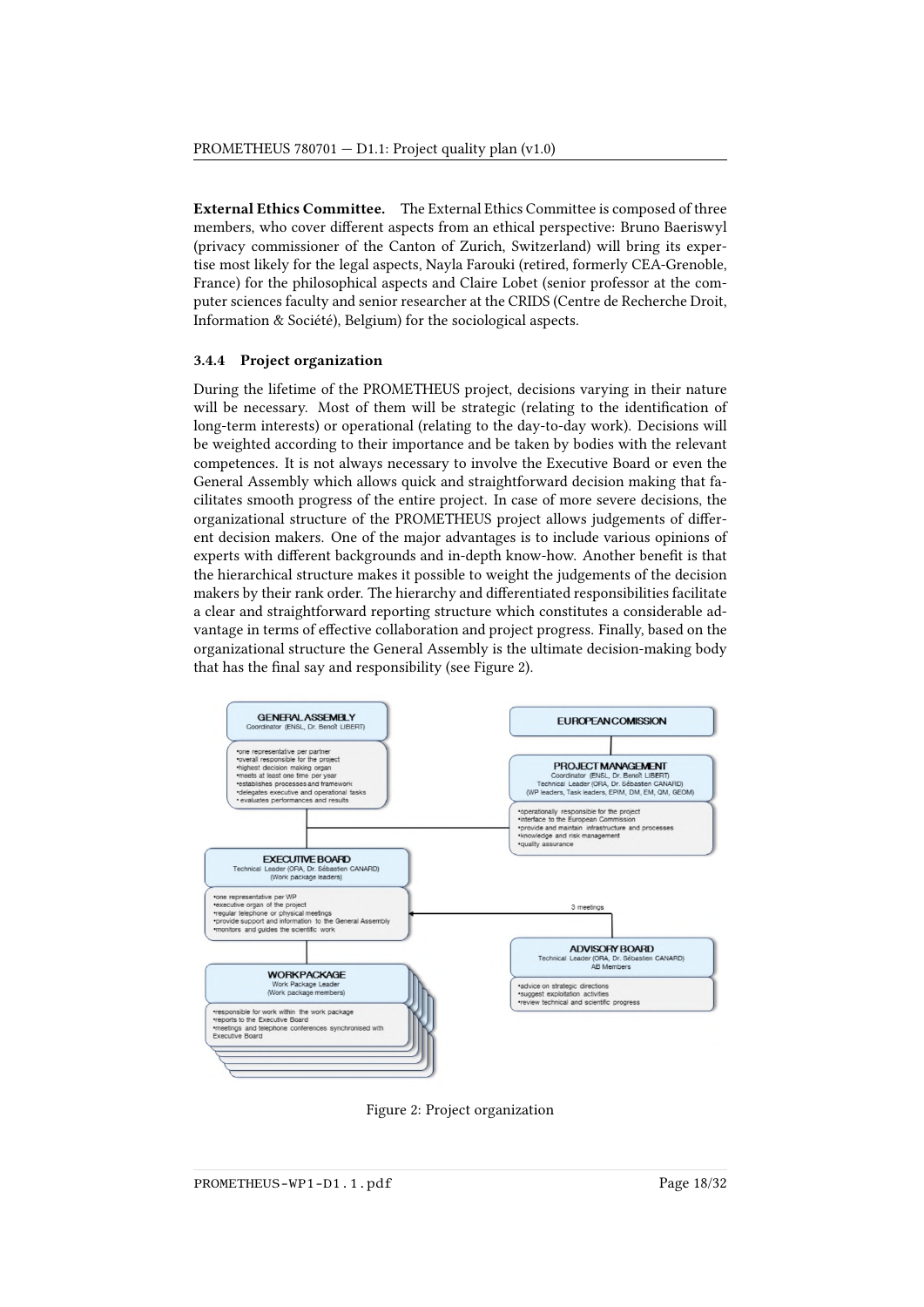#### 3.4.5 Conflict resolution

Each partner undertakes to participate in the efficient implementation of the project and is responsible for cooperating, performing and fullling, promptly and on time, all its obligations. In the event that a responsible body identifies a breach by a party of its obligations (e.g., conflict on ownership to results and access rights) the General Assembly is the entity that will monitor the conflict. Conflicts on legal issues which cannot be settled by mutual agreement among the participants or by conflict resolving efforts by the GA, will have to be solved by legal representatives of the involved participants in legal procedures described in the Consortium Agreement. Conflict resolution and decision making procedures will be more fully described in the Consortium Agreement.

## <span id="page-18-0"></span>4 Quality processes

## <span id="page-18-1"></span>4.1 Visual identity

The PROMETHEUS consortium has adopted some common processes to increase the visibility of the PROMETHEUS achievements. We have adopted some common rules in order to maximize the visibility of PROMETHEUS inside events: some of them are described in the deliverable 2.2 about dissemination. We have for example provided templates to communicate inside or outside of the project, which follow a unified visual identity, starting with the logo that reflects the goals of PROMETHEUS about privacy.

### <span id="page-18-2"></span>4.2 Communication

Communication is for sure one of the most essential foundations of successful project collaborations. Therefore we put a lot of effort in the development and constant enhancement of a secure information technology framework.

#### 4.2.1 Internal communication

**Email.** Subject heading: to ensure efficient recognition of emails, participants have to ensure to always include the name of the project as follow [PROMETHEUS] in the subject title. When sending project related emails, they must include PROMETHEUS in the subject heading followed by a more detailed description of the subject. Attachments: participants consider file size when sending via email. Very large attachments may not be accepted by the recipient server and even modest size attachments might rapidly cause email-quotas to be exceeded, particularly where recipients are away from the office for an extended period. Contact details: participants must provide their contact details (e.g. as email signature) on every mail that you initiate.

Gforge platform. InriaForge is a service offered to facilitate the scientific collaborations of people delivered by Inria. It is an integrated set of tools or components that facilitates « project » collaboration which offers easy access to the best in Git (as well as Subversion), mailing lists, bug tracking, message boards/forums, task management, site hosting, permanent file archival, full backups, and total web-based administration.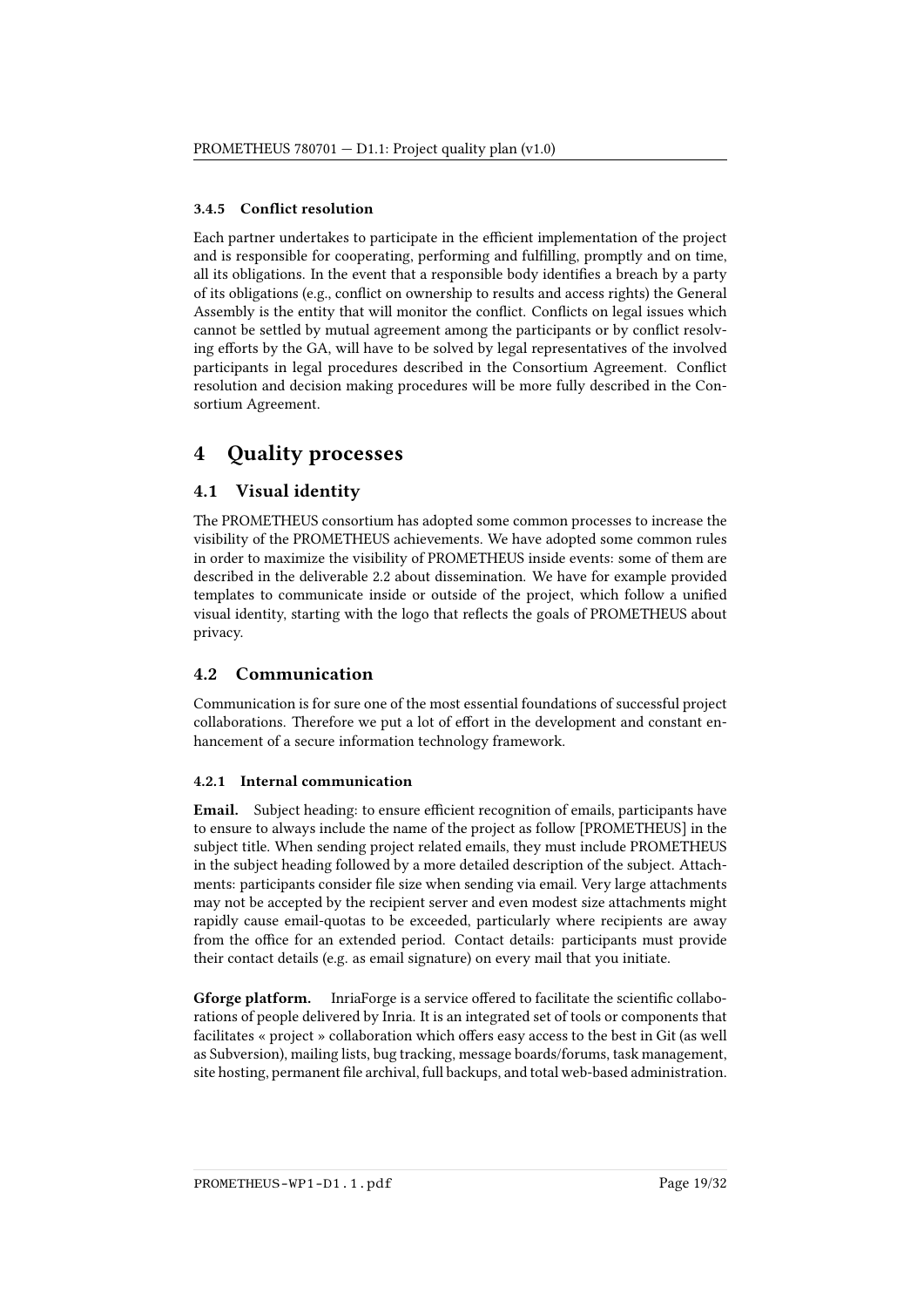Groups and distribution lists. Thanks to the Gforge platform (see above), some groups have been created and each group has its own communication list, as shown in Table [5.](#page-19-0)

<span id="page-19-0"></span>

| Group description               | Adresse                                            |
|---------------------------------|----------------------------------------------------|
| Use case anonymous cre-         | prometheuscrypt-acredentials@lists.gforge.inria.fr |
| dentials                        |                                                    |
| Mailing list for the commits    | prometheuscrypt-commits@lists.gforge.inria.fr      |
| List of all the contacts of the | prometheuscrypt-contacts@lists.gforge.inria.fr     |
| PROMETHEUS project              |                                                    |
| List for the scientifc contacts | prometheuscrypt-contactssci@lists.gforge.inria.fr  |
| of PROMETHEUS                   |                                                    |
| Main<br>list<br>the<br>for      | prometheuscrypt-discuss@lists.gforge.inria.fr      |
| PROMETHEUS project              |                                                    |
| Use case e-cash                 | prometheuscrypt-ecash@lists.gforge.inria.fr        |
| Use case e-voting               | prometheuscrypt-evoting@lists.gforge.inria.fr      |
|                                 |                                                    |

Table 5: Communication lists

Conference call. Teleconferencing should be used for organising short meetings. The meeting should not exceed 15 participants and the date, time, expected duration, agenda and name of participants should be communicated in advance.

Meetings. Face to face meetings are necessary to maintain relationships between partners, to promote information exchange and to make agreements and major decisions. There are several types of meetings:

- General assembly meetings are plenary meetings and parallel sessions combining technical progress. They take place at least once a year.
- Technical meetings are organised whenever it is needed between the partners (presence of some partner's representatives according to the subject of the meeting). They may be called by the WP leaders within a WP or between technical WPs in order to coordinate progress on WP level.
- Project review meetings:
	- project reviews may be organised by the EC on request of the EC
	- Physical meetings may be organised for reviewing the reports/progress made and the next steps
	- Presence of the coordinator and WP leaders is required
	- Reviewers appointed by the EC may be present in the review meetings

Meeting minutes. It is the responsibility of the chair of the meeting together with the EB to organise the taking of the minutes. The draft minutes shall be sent to the WP leaders and coordinator within 10 calendar days of the meeting. A deadline will be sent for comment and if no comment is received by the deadline (within a maximum of 15 days after receipt), the minutes will be considered as approved. The minutes are a permanent record of the meeting and will be uploaded on the Gforge platform.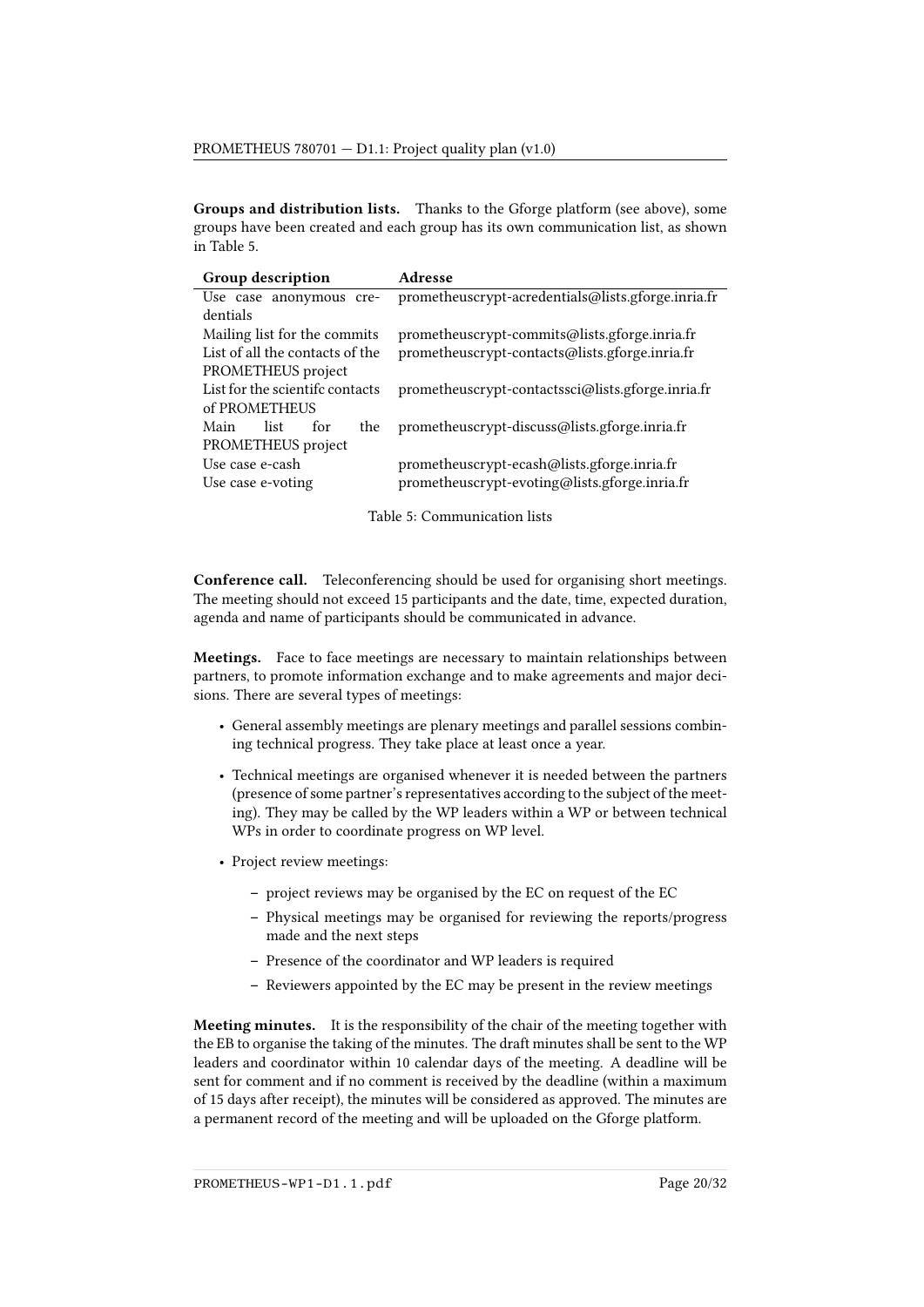#### 4.2.2 External communication

Communication with the European Commission. All communication between the PROMETHEUS consortium and the European Commission will be channelled through the project coordinator exclusively.

Project website. PROMETHEUS website structure has been designed to target 3 main goals:

- Project communication and presentation of the project progress to the European Commission and all the related stakeholders
- To promote the project results dissemination
- To develop a communication and dissemination plan guaranteeing the technical, market and public coverage of the project results

It can be found at [http://www.h2020prometheus.eu/.](http://www.h2020prometheus.eu/)

General requirements In all the project dissemination documents/publications, it is requested to indicate that the project has received funding from the European Union, using the following:

- display the EU emblem (For more information about the use of the EU flag, please refer to the [EC publication website\)](http://publications.europa.eu/code/en/en-5000100.htm);
- include the following text "This project (PROPMETHEUS) has received funding from the European Union's Horizon 2020 research and innovation programme under Grant Agreement number 780701";
- <span id="page-20-1"></span>• include the project logo which is available on the Gforge platform and on the website (see Figure [3\)](#page-20-1).



Figure 3: PROMETHEUS logo

### <span id="page-20-0"></span>4.3 Publications

The scientific publications of PROMETHEUS will be published at international journals or conferences which agree to a peer-review system. This ensure either a good visibility and the quality of these publications. A sample of relevant conferences that implement this process are: CRYPTO, EUROCRYPT, ASIACRYPT, ACM CCS (conference on Computer and Communications Security of the Association for Computing Machinery), PKC (Public Key Cryptography), TCC (Theory of Cryptography Conference), ESORICS (European Symposium on Research in Computer Security), Financial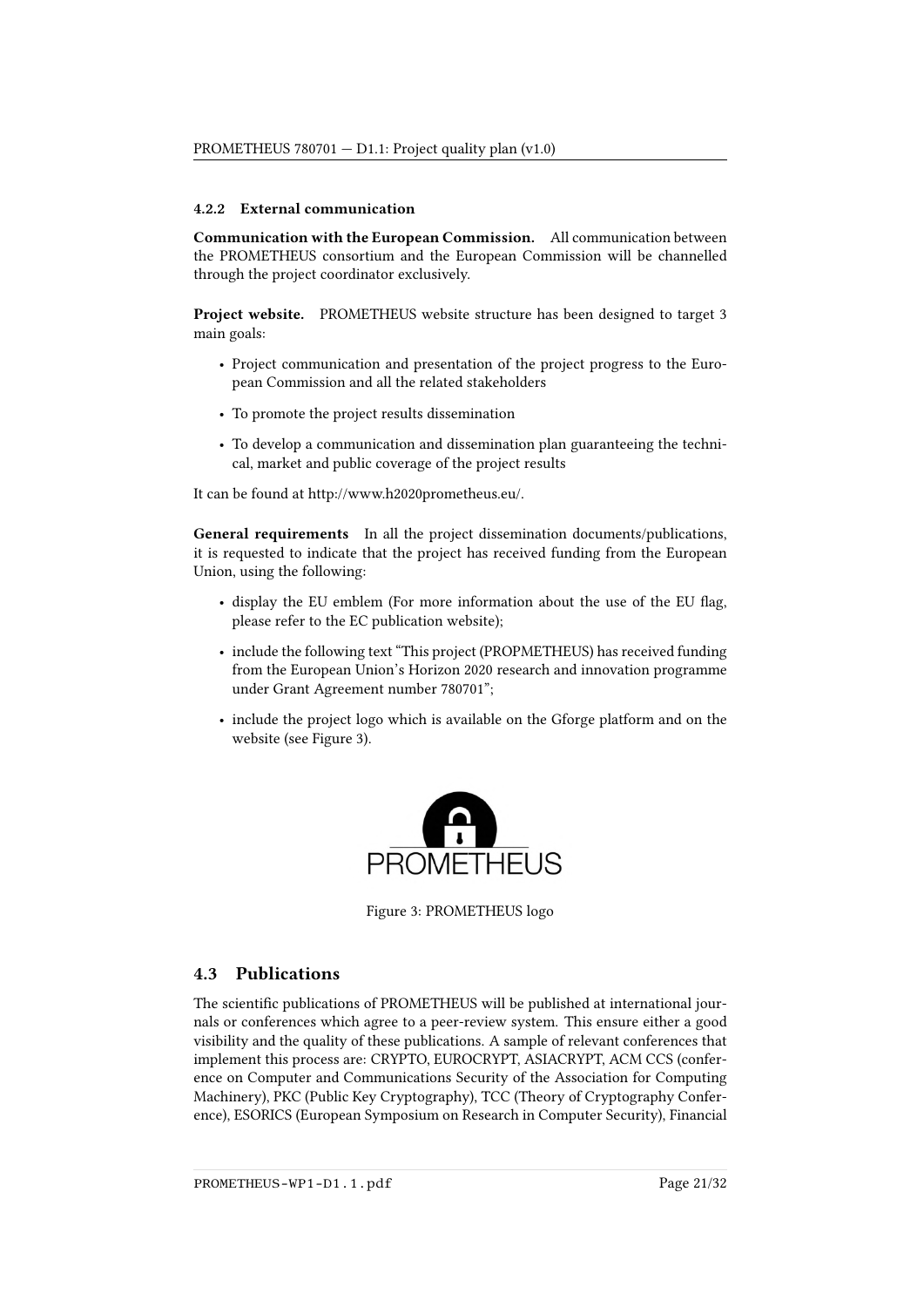Crypto, PQCrypto (conference on Post-Quantum Cryptography), E-VOTE-ID (conference on Electronic Voting), ICEDEG (International Conference on eDemocracy & eGovernment) and IEEE (Institute of Electrical and Electronics Engineers) Workshop on Information Forensics and Security.

In addition to the scientific publications, the NIST process about the standardization of post-quantum schemes is also peer-reviewed, either by academics and governmental agencies. Nine schemes were submitted by seven partners of the PROMETHEUS project. The reference implementation of these schemes can be freely downloaded on the NIST web page.

In addition, some software developed inside the PROMETHEUS project are available over some free licenses, as the FPLLL software. The software that are under a copyright licence may be evaluated either internally (e.g., ethical hacking) or externally (e.g., by computer security specialists, as ANSSI or CESTI in France).

## <span id="page-21-0"></span>4.4 Deliverables and milestones

#### 4.4.1 Deliverables

The life of a WP is punctuated with deliverables. These deliverables allow to verify if the project goes in the right direction, share useful information between the participants of the project and even to the scientific / industrial community if a deliverable is public. As Figure [1](#page-9-0) shows, the dependency between WP4, WP5 and WP6 will extensively use the deliverables of the other WPs (especially WP3). The list of deliverables is given in Table [6.](#page-21-1)

<span id="page-21-1"></span>

| No.                                                             | Title                                       | Lead<br>beneficiary | Dissemi-<br>nation level | Due<br>date |
|-----------------------------------------------------------------|---------------------------------------------|---------------------|--------------------------|-------------|
|                                                                 |                                             |                     |                          |             |
|                                                                 | Work package 1: management and coordination |                     |                          |             |
| D1.1                                                            | Project quality plan                        | ENSL                | Public                   | 9           |
| D <sub>1.2</sub>                                                | Internal<br>management                      | <b>ENSL</b>         | Internal                 | 12          |
|                                                                 | report(1)                                   |                     |                          |             |
| D1.3                                                            | Internal<br>management                      | <b>ENSL</b>         | Internal                 | 24          |
|                                                                 | report(2)                                   |                     |                          |             |
| D1.4                                                            | Internal<br>management                      | <b>ENSL</b>         | Internal                 | 36          |
|                                                                 | report(3)                                   |                     |                          |             |
| D1.5                                                            | Risk assessment plan                        | ENSL                | Internal                 | 12          |
| D <sub>1.6</sub>                                                | Project legal and ethical                   | <b>ENSL</b>         | Internal                 | 6           |
|                                                                 | framework (1)                               |                     |                          |             |
| D <sub>1.7</sub>                                                | Project legal and ethical                   | <b>ENSL</b>         | Internal                 | 18          |
|                                                                 | framework (2)                               |                     |                          |             |
| D <sub>1.8</sub>                                                | Project legal and ethical                   | ENSL                | Internal                 | 36          |
|                                                                 | framework (3)                               |                     |                          |             |
| D <sub>1.9</sub>                                                | Project legal and ethical                   | ENSL                | Internal                 | 48          |
|                                                                 | framework (4)                               |                     |                          |             |
| Work package 2: dissemination, standardisation and exploitation |                                             |                     |                          |             |
| D2.1                                                            | Project website                             | <b>ENSL</b>         | Public                   | 3           |
| D2.2                                                            | Dissemination plan                          | ENSL                | Public                   | 3           |
| D <sub>2.3</sub>                                                | Intermediate business plane                 | <b>ORA</b>          | Public                   | 24          |
|                                                                 | and exploitation report                     |                     |                          |             |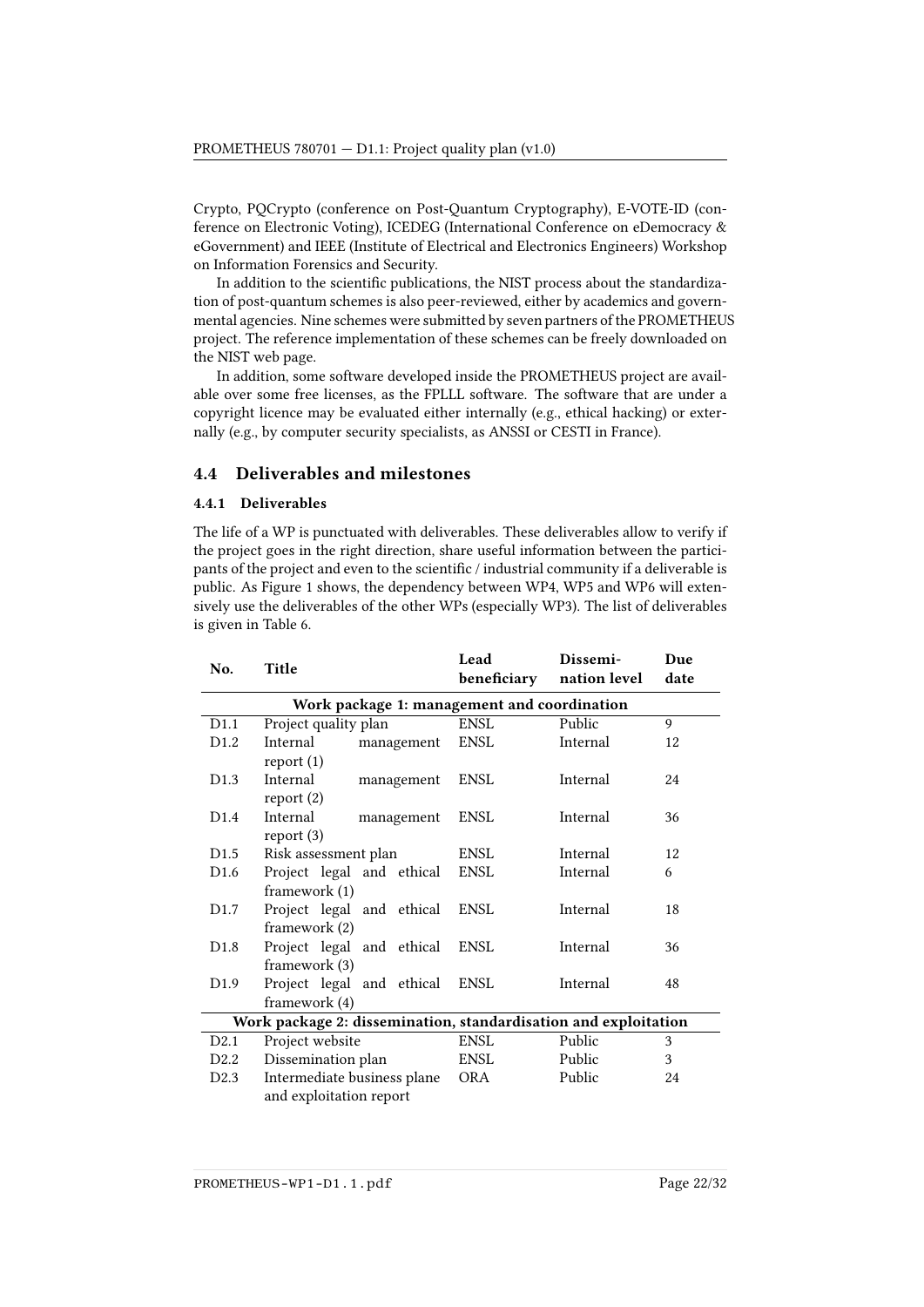| No.              | Title                                                                                                 | Lead<br>beneficiary | Dissemi-<br>nation level | Due<br>date |
|------------------|-------------------------------------------------------------------------------------------------------|---------------------|--------------------------|-------------|
| D <sub>2.4</sub> | Final business plan and ex-<br>ploitation report                                                      | <b>ORA</b>          | Public                   | 48          |
|                  | Work package 3: computational problems, cryptanalysis and basic tools                                 |                     |                          |             |
| D3.1             | Survey on computational<br>problems, cryptanalysis and<br>basic tools                                 | <b>RUB</b>          | Public                   | 10          |
| D <sub>3.2</sub> | Intermediate<br>results<br>on<br>computational<br>problems,<br>cryptanalysis<br>and<br>basic<br>tools | UR1                 | Public                   | 24          |
| D3.3             | Final results on computa-<br>tional problems, cryptanal-<br>ysis and basic tools                      | <b>CWI</b>          | Public                   | 48          |
|                  | Work package 4: building blocks for practical advanced protocols                                      |                     |                          |             |
| D4.1             | Survey of existing build-                                                                             | <b>ENSL</b>         | Public                   | 10          |
|                  | ing blocks for practical ad-<br>vanced protocols                                                      |                     |                          |             |
| D4.2             | Intermediate<br>results<br>on<br>building blocks for practical<br>advanced protocols                  | <b>WEI</b>          | Public                   | 24          |
| D <sub>4.3</sub> | Implementation of build-<br>ing blocks for practical<br>advanced protocols                            | <b>RUB</b>          | Internal                 | 36          |
| D <sub>4.4</sub> | results<br>build-<br>Final<br>on<br>ing blocks for practical<br>advanced protocols                    |                     | Public                   | 48          |
|                  | Work package 5: privacy-preserving protocols                                                          |                     |                          |             |
| D5.1             | Survey of existing privacy-<br>preserving<br>cryptographic<br>protocols                               | <b>ORA</b>          | Public                   | 10          |
| D <sub>5.2</sub> | Intermediate<br>results<br>on<br>privacy-preserving crypto-<br>graphic protocols                      | <b>TNO</b>          | Public                   | 24          |
| D <sub>5.3</sub> | Implementation of privacy-<br>preserving cryptographic<br>protocols                                   | <b>RHUL</b>         | Internal                 | 36          |
| D5.4             | Final results on privacy-<br>preserving<br>cryptographic<br>protocols                                 | <b>UPC</b>          | Public                   | 48          |
|                  | Work package 6: use cases and demonstrators                                                           |                     |                          |             |
| D <sub>6.1</sub> | E-voting use case require-                                                                            | <b>SCYTL</b>        | Internal                 | 16          |
|                  | ments                                                                                                 |                     |                          |             |
| D <sub>6.2</sub> | E-consumer use case re-<br>quirements                                                                 | <b>ORA</b>          | Internal                 | 16          |
| D6.3             | Anonymous credential use<br>case requirements                                                         | THA                 | Internal                 | 16          |

## PROMETHEUS 780701 — D1.1: Project quality plan (v1.0)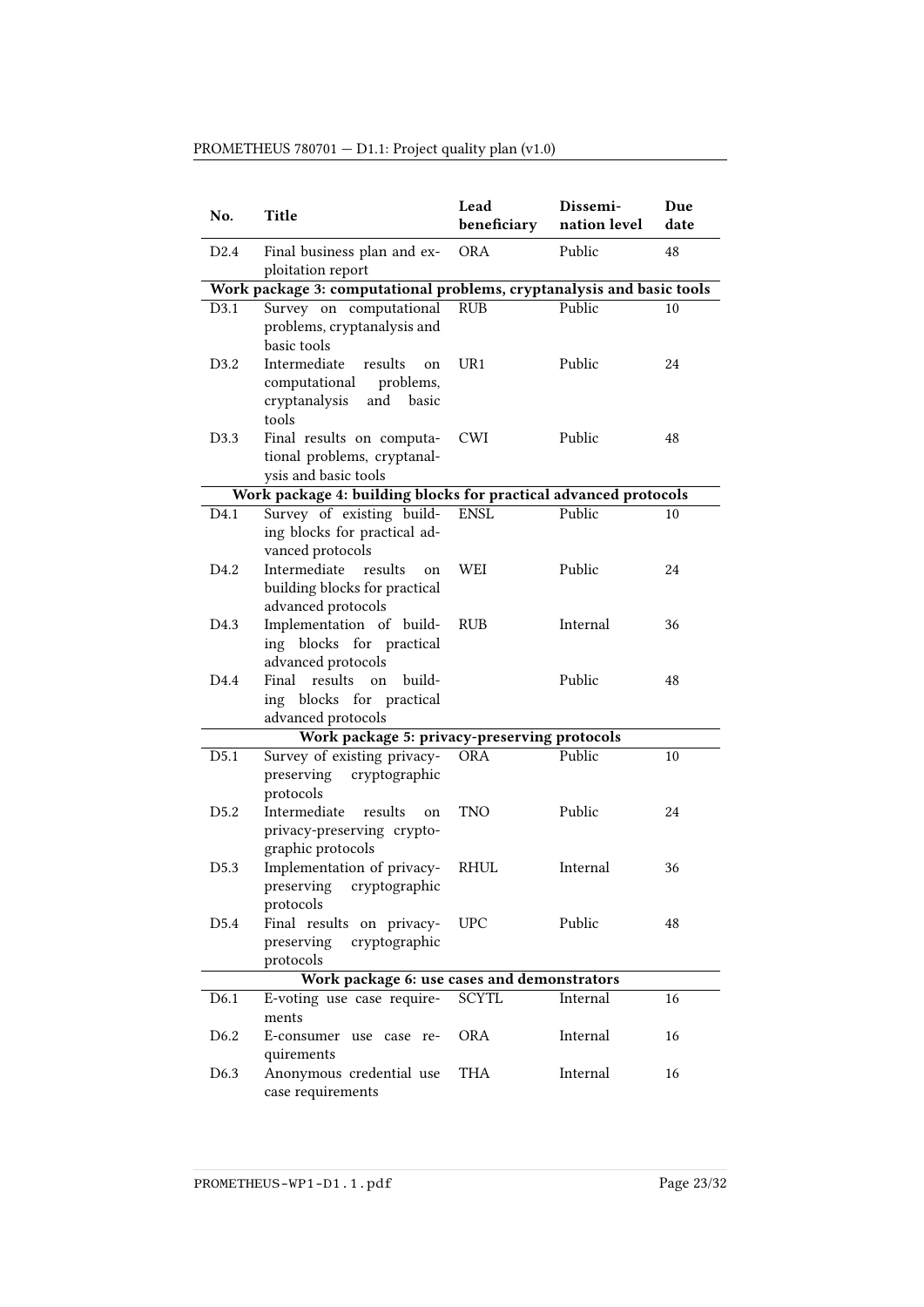| No.               | Title                                                            | Lead<br>beneficiary | Dissemi-<br>nation level | Due<br>date |
|-------------------|------------------------------------------------------------------|---------------------|--------------------------|-------------|
| D <sub>6.4</sub>  | Cyber threat intelligence<br>use case requirements               | <b>TNO</b>          | Internal                 | 16          |
| D <sub>6.5</sub>  | E-voting use case specifica-<br>tions                            | <b>SCYTL</b>        | Internal                 | 36          |
| D <sub>6.6</sub>  | E-consumer use case speci-<br>fications                          | <b>ORA</b>          | Internal                 | 36          |
| D <sub>6.7</sub>  | Anonymous credential use<br>case specifications                  | THA                 | Internal                 | 36          |
| D <sub>6.8</sub>  | Cyber threat intelligence<br>use case specifications             | <b>TNO</b>          | Internal                 | 36          |
| D <sub>6.9</sub>  | E-voting use case demon-<br>strator                              | SCYTL               | Internal                 | 42          |
| D <sub>6.10</sub> | E-consumer<br>use<br>case<br>demonstrator                        | <b>ORA</b>          | Internal                 | 42          |
| D6.11             | Anonymous credential use<br>case demonstrator                    | THA                 | Internal                 | 42          |
| D6.12             | Cyber threat intelligence<br>use case demonstrator               | <b>TNO</b>          | Internal                 | 42          |
| D <sub>6.13</sub> | E-voting case evaluation<br>and validation                       | <b>SCYTL</b>        | Public                   | 48          |
| D <sub>6.14</sub> | E-consumer case evaluation<br>and validation                     | OR A                | Public                   | 48          |
| D6.15             | Anonymous credential case<br>evaluation and validation           | THA                 | Public                   | 48          |
| D6.16             | Cyber threat intelligence<br>case evaluation and valida-<br>tion | <b>TNO</b>          | Public                   | 48          |
|                   | Work package 7: ethics requirements                              |                     |                          |             |
| D7.1              | Protection of personal data                                      | <b>ENSL</b>         | Internal                 | 12          |

#### PROMETHEUS 780701 — D1.1: Project quality plan (v1.0)

Table 6: List of deliverables

#### 4.4.2 Milestones

Milestones are control points where decisions are needed with respect to a next stage within the project. A milestone may occur when a major result has been achieved, if its successful attainment is required for the next phase of work. Table [7](#page-24-0) gives the milestones that have been defined.

#### <span id="page-23-0"></span>4.5 Meetings

#### 4.5.1 Making decision

During the lifetime of the PROMETHEUS project, decisions varying in their nature will be necessary. Most of them will be strategic (relating to the identification of long-term interests) or operational (relating to the day-to-day work). Decisions will be weighted according to their importance and be taken by bodies with the relevant competences. It is not always necessary to involve the Executive Board or even the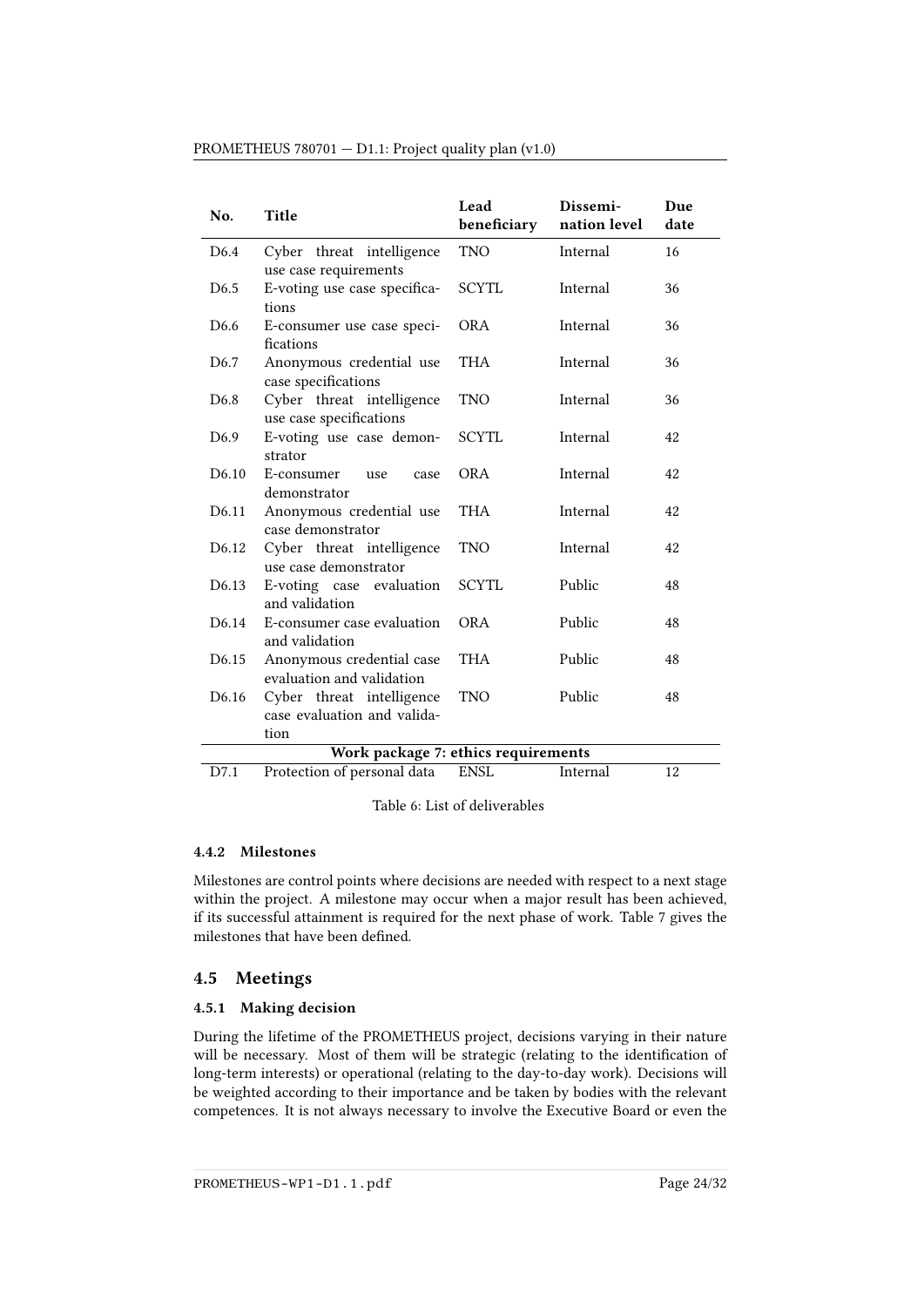General Assembly which allows quick and straightforward decision making that facilitates smooth progress of the entire project. In case of more severe decisions, the organizational structure of the PROMETHEUS project allows judgements of different decision makers. One of the major advantages is to include various opinions of experts with different backgrounds and in-depth know-how. Another benefit is that the hierarchical structure makes it possible to weight the judgements of the decision makers by their rank order. The hierarchy and differentiated responsibilities facilitate a clear and straightforward reporting structure which constitutes a considerable advantage in terms of effective collaboration and project progress. Finally, based on the organizational structure the General Assembly is the ultimate decision-making body that has the final say and responsibility.

<span id="page-24-0"></span>

| No.            | Title                          | Lead beneficiary | WP            | Due<br>date |
|----------------|--------------------------------|------------------|---------------|-------------|
| 1              | Successful project start       | <b>ENSL</b>      | 1             | 1           |
| 2              | End of technical survey        | <b>ORA</b>       | 3, 4 and 5    | 10          |
| 3              | Use case definition            | <b>SCYTL</b>     | 6             | 16          |
| $\overline{4}$ | First cryptographic specifica- | <b>ORA</b>       | 3, 4 and 5    | 24          |
|                | tions                          |                  |               |             |
| 5              | First results on cryptographic | <b>CWI</b>       | 3             | 36          |
|                | foundations                    |                  |               |             |
| 6              | Cryptographic APIs and first   | <b>RUB</b>       | 3, 4 and 5    | 36          |
|                | prototype                      |                  |               |             |
| 7              | Use case demonstrator          | THA              | 3, 4, 5 and 6 | 48          |
| 8              | Ethical clearance              | <b>ENSL</b>      | 1, 2, 6 and 7 | 12          |

Table 7: List of milestones.

Furthermore the PROMETHEUS consortium plans regular telcos and video-telcos, see Table [8.](#page-25-0) The virtual meetings are planned in parallel to the face-to-face meetings. Face-to-face meetings are needed because of the complexity and large number of interfaces to be developed within this project.

To make important decisions for the entire consortium, project votes will be necessary. Such a vote is either being taken directly in a face-to-face meeting or via telephone conference. Each partner has one vote. Partners directly affected by the vote have veto rights. The Coordinator is responsible for tracking and compiling the votes and providing clear instructions on what is being voted on and how to proceed. Further details on voting rules and attendance requirements will be defined in the Consortium Agreement.

#### 4.5.2 Problem solving

The project's conflict management strategy is achieved through the following key goals:

- Discover and resolve issues before they become serious conflicts,
- Create a climate of trust where partners feel free to exchange any ideas,
- Encourage and engage partners to speak their minds and without hidden agendas.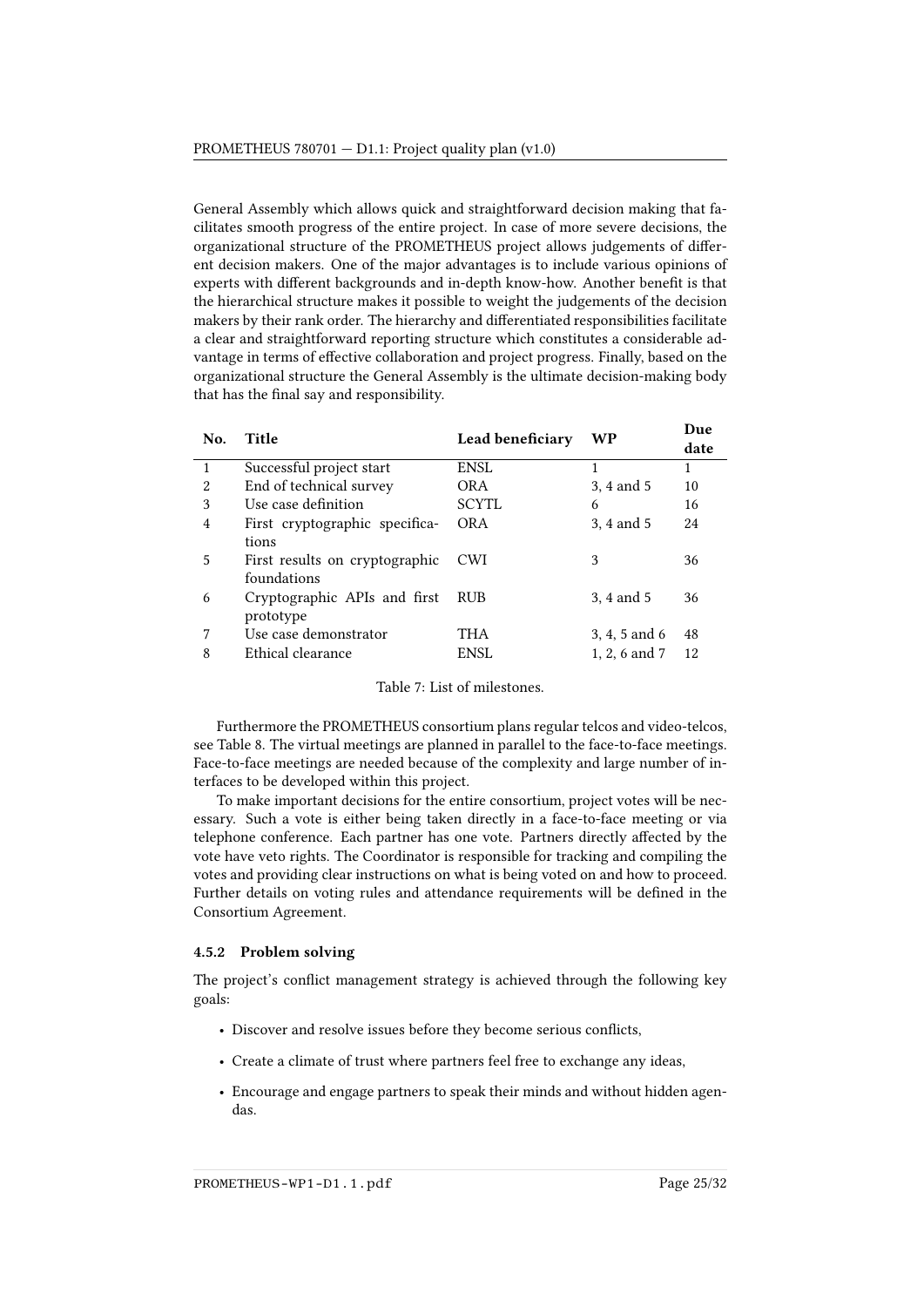#### PROMETHEUS 780701 — D1.1: Project quality plan (v1.0)

<span id="page-25-0"></span>

| Instance                         | Meeting<br>frequency | <b>Participants</b>                  |  |
|----------------------------------|----------------------|--------------------------------------|--|
| Bimonthly<br>Project management  |                      | Members of the project management,   |  |
|                                  |                      | mainly Project Coordinator, Techni-  |  |
|                                  |                      | cal Leader, Quality Manager          |  |
| General Assembly                 | Yearly               | One delegate for each partners       |  |
| Executive Board                  | Biannual             | Technical Leader and WP leaders      |  |
| Advisory Board                   | 3 meetings           | Coordinator,<br>Technical<br>Project |  |
|                                  |                      | Leader, WP leaders and members of    |  |
|                                  |                      | the Advisory Board                   |  |
| WP                               | Quarterly            | Participants of the WP               |  |
| <b>External Ethics Committee</b> | 3 meetings           | Project Coordinator, External Ethics |  |
|                                  |                      | Committee members, leaders of the    |  |
|                                  |                      | demonstrators and Ethical and Pri-   |  |
|                                  |                      | vacy Issues Manager                  |  |

Table 8: PROMETHEUS meetings.

The three key activities are organised as follows:

- Review the current project progress at periodic meetings to be able to detect any possible problems before they arise,
- Create a list of activities (list of issues to be solved) where project issues are captured and their status (open, under investigation, deferred, fixed etc.) is remembered,
- Monitor issues through an issue management process, consisting of: detection, recording, analysing, prioritising and allocating ownership of issues.

The following problem escalation path (to be solved at the lowest level, when possible) is defined as follows:

Partner → WP Leader → Executive Board → European Commission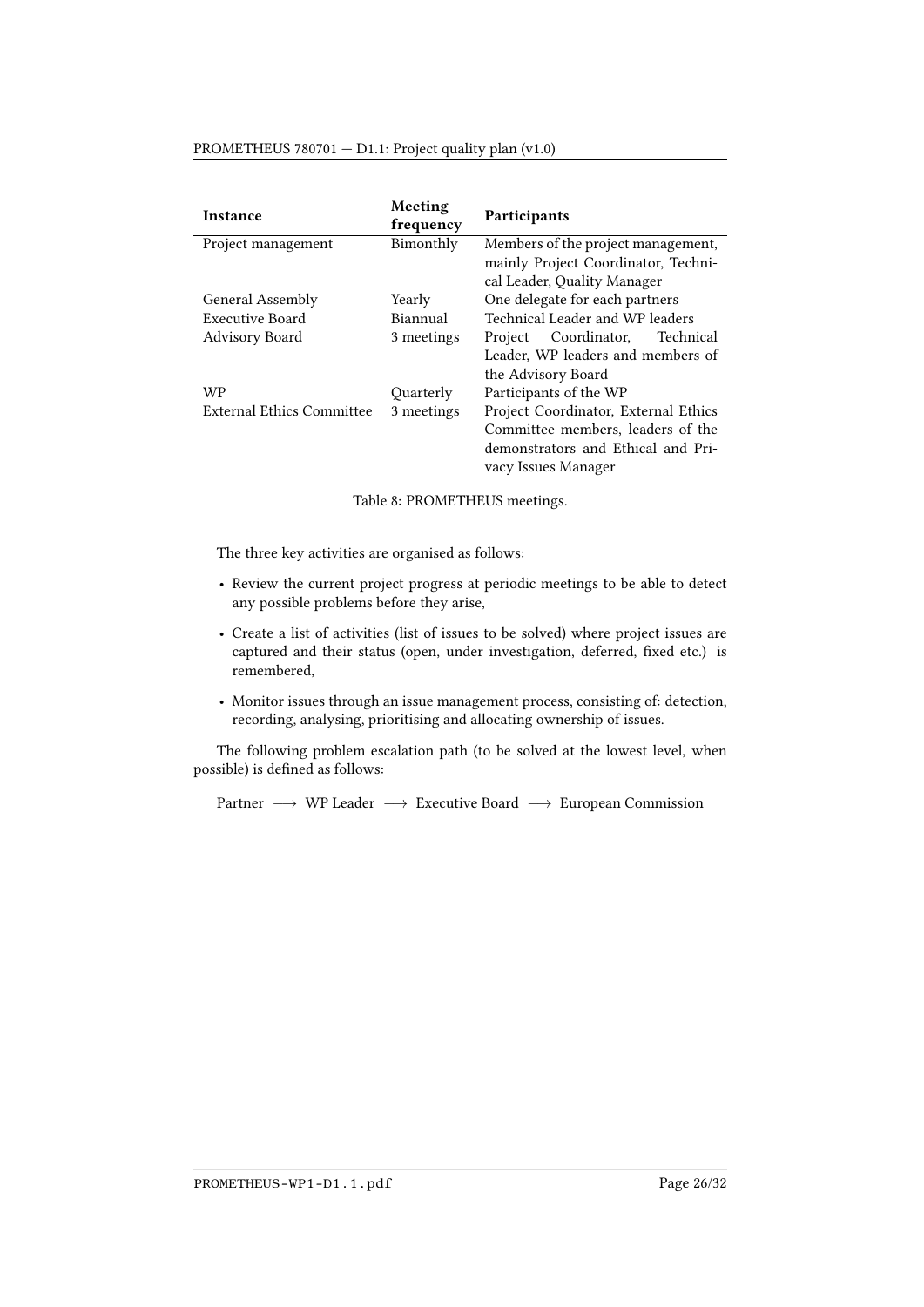## <span id="page-26-0"></span>5 Quality assurances

## <span id="page-26-1"></span>5.1 Management reports

#### 5.1.1 Reporting periods

There are 3 official reporting periods during the project lifetime:

- period 1 from 01/01/2018 to 30/06/2019 (M1-M18);
- period 2 from 01/07/2019 to 31/12/2020 (M19-M36);
- period 3 from 01/01/2021 to 31/12/2021.

#### 5.1.2 Reporting calendar

| Report type                  | Period                | Month    | Deadline   |
|------------------------------|-----------------------|----------|------------|
| Internal management report 1 | 01/01/2018-31/12/2018 | $M1-M12$ | 31/12/2018 |
| Periodic Report 1            | 01/01/2018-30/06/2019 | $M1-M18$ | 30/08/2019 |
| Internal management report 2 | 01/01/2019-31/12/2019 | M12-M24  | 31/12/2019 |
| Periodic report 2            | 01/07/2019-31/12/2020 | M19-M36  | 28/02/2021 |
| Internal management report 3 | 01/01/2020-31/12/2020 | M25-M36  | 31/12/2020 |
| Periodic report 3            | 01/01/2021-31/12/2021 | M37-M48  | 28/02/2021 |
| Final report                 | 01/01/2018-31/12/2021 | $M1-M48$ | 28/02/2021 |

Table 9: Reporting calendar

#### 5.1.3 Periodic reports

The consortium will submit a Periodic Report at the end of each period of the project (M18, M36, and M48) to the Commission containing the following:

- publishable summary;
- project objectives for the period;
- work progress and achievements during the period;
- deliverables and milestones tables;
- details of Project Management activities;
- financial statement (Form C) from each partner including an explanation of use of resources;
- audit certificates (if required).

The Periodic Report must be submitted by the coordinator within 60 days following the end of each reporting period. It contains the periodic technical and financial reports.

The periodic technical report consists of two parts:

PROMETHEUS-WP1-D1.1.pdf Page 27/32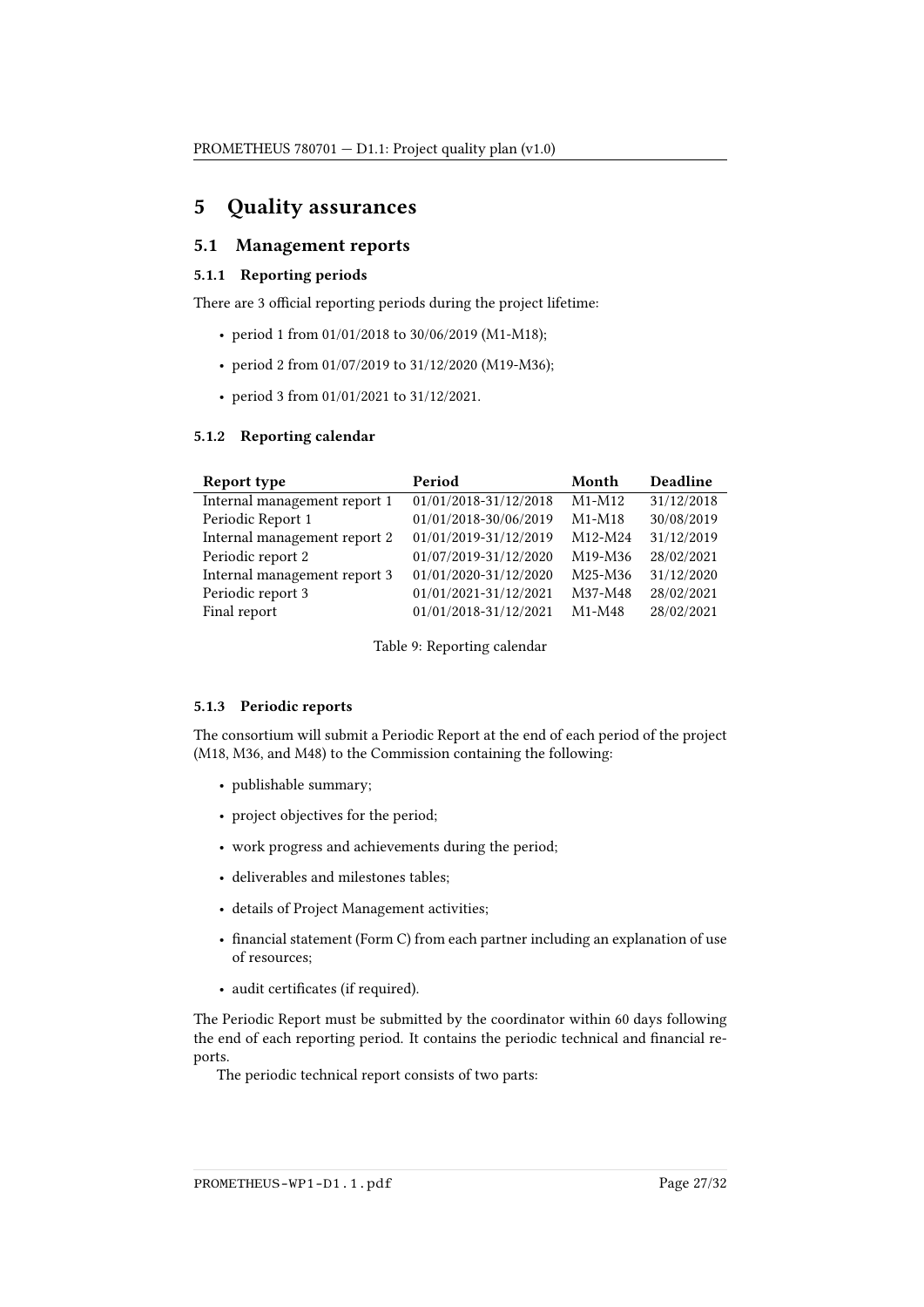- 1. Part A of the periodic technical report contains the cover page, a publishable summary and answers to the questionnaire covering issues related to the project implementation and the economic and social impact, notably in the context of the Horizon 2020 key performance indicators and the Horizon 2020 monitoring requirements. Part A is generated by the IT system. It is based on the information entered by the participants through the periodic report and continuous reporting modules of the electronic exchange system in the Funding & tender opportunities portal. The participants can update the information in the continuous reporting module at any time during the life of the project.
- 2. Part B of the periodic technical report is the narrative part that includes explanations of the work carried out by the beneficiaries during the reporting period. Part B needs to be uploaded as a PDF document following the template of Part B Periodic Technical report.

The periodic financial report consists of:

- $\bullet$  individual financial statements (Annex 4 to the GA) for each beneficiary;
- explanation of the use of resources and the information on subcontracting and in-kind contributions provided by third parties from each beneficiary for the reporting period concerned;
- a periodic summary financial statement including the request for interim payment.

Preparation and submission of periodic report

- Continuous reporting functionality in the participant portal: it is activated at the time the project starts and it is continuously open for the beneficiaries to submit deliverables, to report on progress in achieving milestones, to follow up of critical risks, ethics issues, publications, communications activities, and the answers to the questionnaire on horizontal issues. Periodic reporting functionality in the Funding & tender opportunities portal: following the end of each reporting period the functionality of periodic reporting in the Participant Portal will be activated. While the periodic reporting session is open in the electronic exchange system:
- Each participant will be able to complete on-line their own Financial Statement (and the financial report of their Third Parties, if any) including the explanations on the use of resources;
- Coordinator will be able to upload the Part B of the periodic technical report as a PDF document. When the coordinator submits the periodic report, the IT tool will capture the information from the continuous reporting module in order to generate the Part A of the periodic technical report. The IT tool will consolidate the individual financial statements and it will generate automatically the report with explanations of the use of resources and the periodic summary financial statements, which corresponds to the request for payment.

The periodic report template can be found in the [EC portal.](http://ec.europa.eu/research/participants/data/ref/h2020/gm/reporting/h2020-tmpl-periodicrep_en.pdf) Once the reports have been submitted, the EC may:

• approve the reports and proceed with the payment;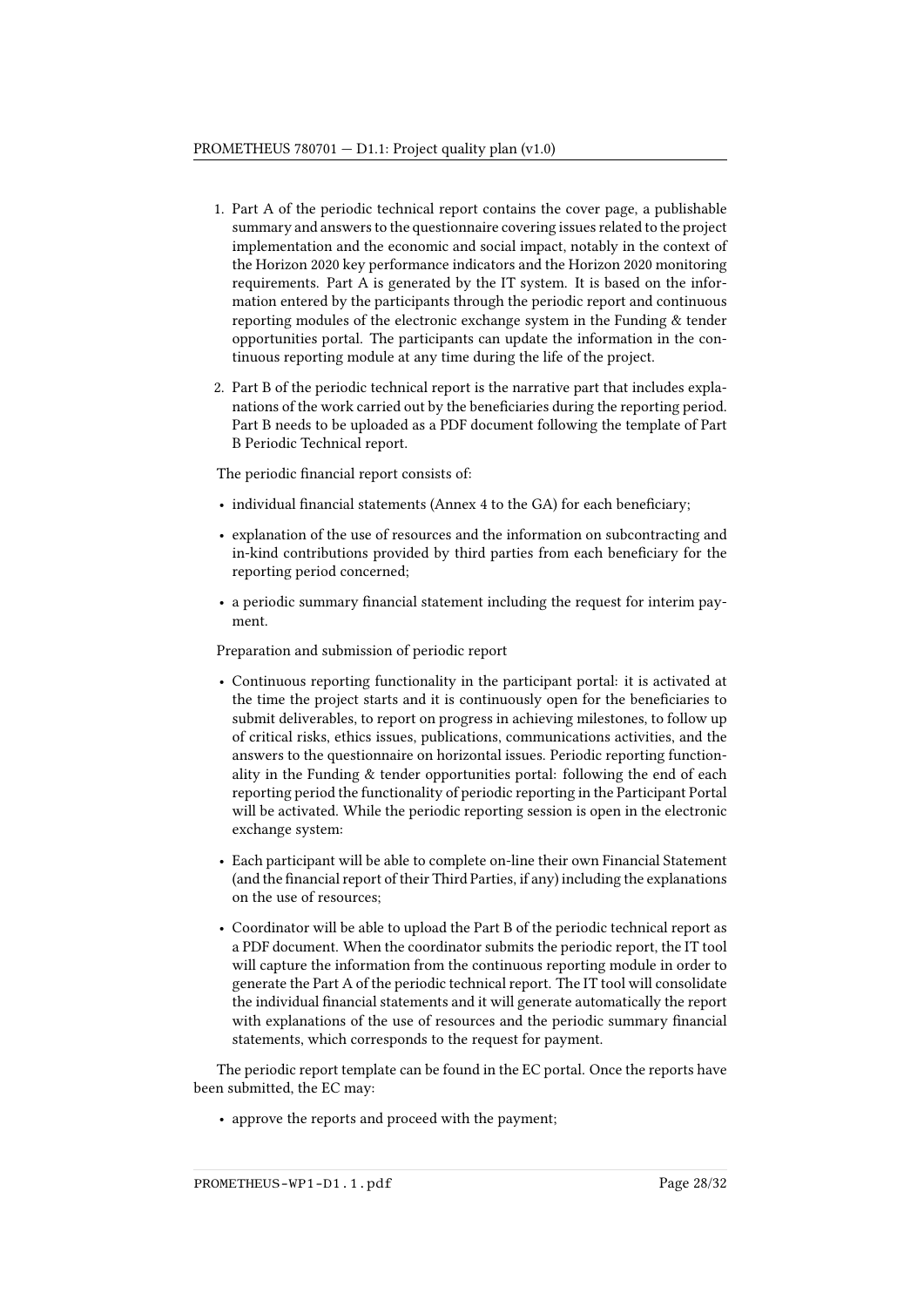- "stop the clock" / suspend the time-limit requesting revision / completion of the financial and / or technical reports and / or deliverables;
- reject them giving justification;
- suspend the payment.

#### 5.1.4 Internal management report

The consortium will submit an internal progress report at M12, M24 and M36 to the Commission. These reports will provide a description of the work done by all partners in each WP and the ongoing and future activities that will be undertaken. The related human resources (Person.Month) per partner per WP will be also reported. The internal progress report will have the same structure as the periodic report (please refer to Section 11.3. Periodic reports) without financial statements.

#### 5.1.5 Final report

In addition to the periodic report for the last reporting period, the coordinator must submit the final report within 60 calendar days following the end of the last reporting period. The final report will most probably include the following:

- a 'final technical report' with a summary for publication containing:
	- an overview of the results and their exploitation and dissemination
	- the conclusions on the action
	- the socio-economic impact of the action.

The project coordinator compiles this final technical report in consultation with the partners.

- a 'final financial report' containing:
	- $-$  a 'final summary financial statement' will be created automatically by the electronic European platform, consolidating the individual financial statements of the partners for all reporting periods
	- a 'Certicate on the Financial Statements' for each partner (and for each linked third party), if it requests a total contribution of EUR 325 000 (or more) reimbursement of actual costs and unit costs.

## <span id="page-28-0"></span>5.2 Review workflow

The project consortium implements a publication process to ensure the quality of deliverables and of any other external publications. It ensures that the intellectual property rights of the partners are adequately attended to. The described process requires the approval of both the Project Management (mainly through the Project Coordinator, the Technical Leader and the Project Manager) and the reviewers external to the WP, before a publication is released. Here, a publication includes all the public dissemination of the PROMETHEUS project (mainly deliverables and blog posts), except the scientific articles. How this review process works in detail is shown in Figure [4.](#page-29-1)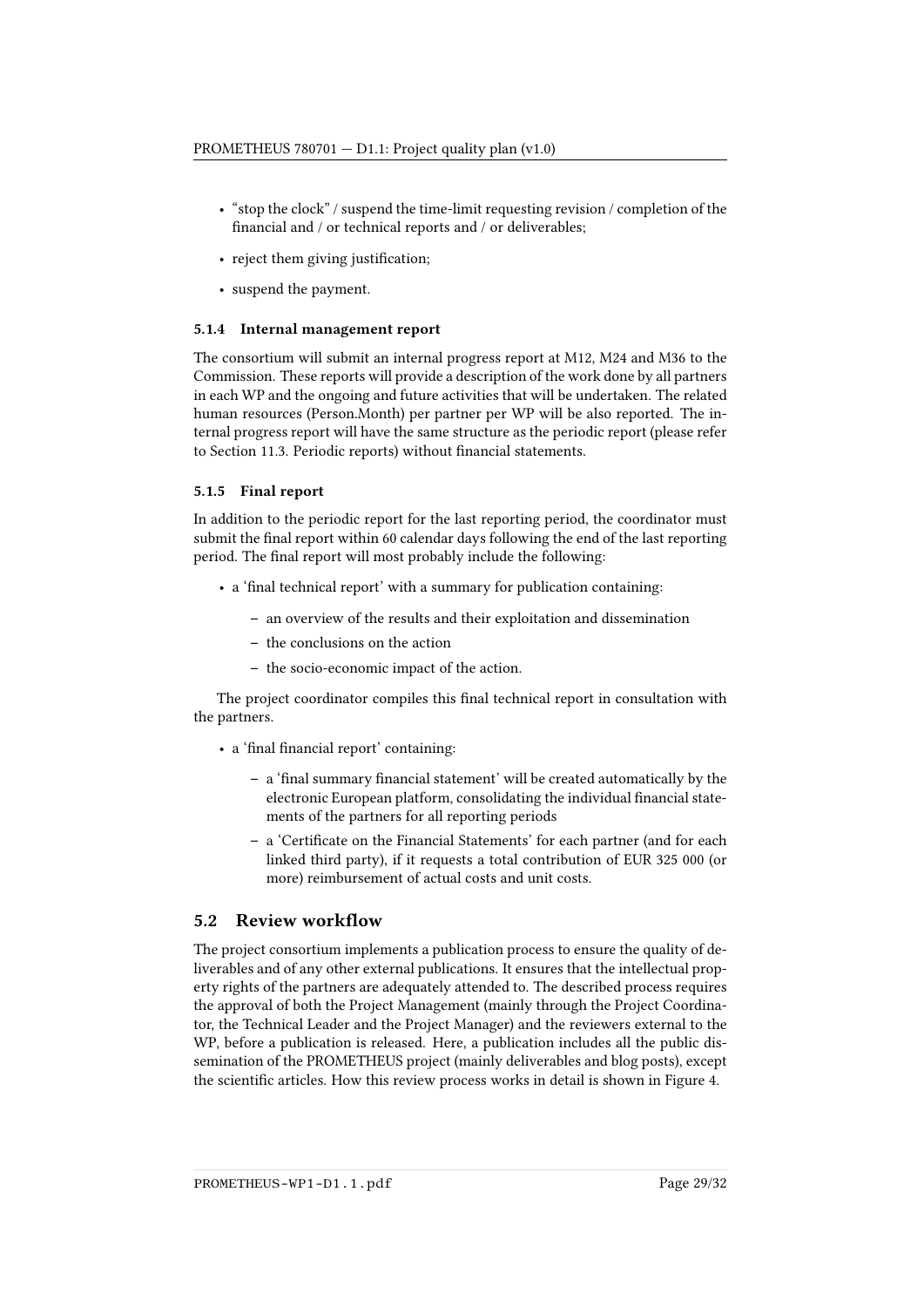<span id="page-29-1"></span>

Figure 4: PROMETHEUS reviewing organisation

Since deliverables and other external communication are of different natures, we describe here two different timelines for the review process in Table [10.](#page-29-2)

<span id="page-29-2"></span>

| <b>Before the</b><br>deadline | Action                                                                                               |  |  |  |
|-------------------------------|------------------------------------------------------------------------------------------------------|--|--|--|
| Beginning of<br>the project   | The publication leader, the Technical Leader and the Quality<br>Manager select two to four reviewers |  |  |  |
| $1.5$ to 1 month              | The Quality Manager send a reminder to the reviewers                                                 |  |  |  |
| 3 to 2 weeks                  | The publication is send to the Quality Manager and the reviewers                                     |  |  |  |
| 1 week                        | The reviewers and the Quality Manager gives their feedback                                           |  |  |  |
| Deadline                      | The Quality Manager sent the publication to the European Com-                                        |  |  |  |
|                               | mission                                                                                              |  |  |  |
|                               | (a) Timeline for deliverables.                                                                       |  |  |  |
| <b>Date</b>                   | Action                                                                                               |  |  |  |
| $\theta$                      | The publication leader informs the Quality Manager, the WP 2 Leader                                  |  |  |  |
|                               | and the Dissemination Manager of its intention to disseminate                                        |  |  |  |
| $\approx$ 5 days              | If needed, extra reviewers are selected                                                              |  |  |  |
| $~10~{\rm days}$              | All the reviewers gives their feedback                                                               |  |  |  |
| $\approx$ 14 days             | The publication is out                                                                               |  |  |  |
|                               | (b) Timeline for dissemination.                                                                      |  |  |  |

Table 10: Timeline for the review processes.

### <span id="page-29-0"></span>5.3 Risk management

To guarantee the achievement of the objectives of the PROMETHEUS project, it is essential to identify and understand the significant project risks already in advance. The project communication will be fostered by regular telephone conferences and meetings so that irregularities can be identified and dealt with at an early stage.

The management of risk has been an integral part of the preparation of this project. In a research project we differentiate several types of risk that may or may not materialise: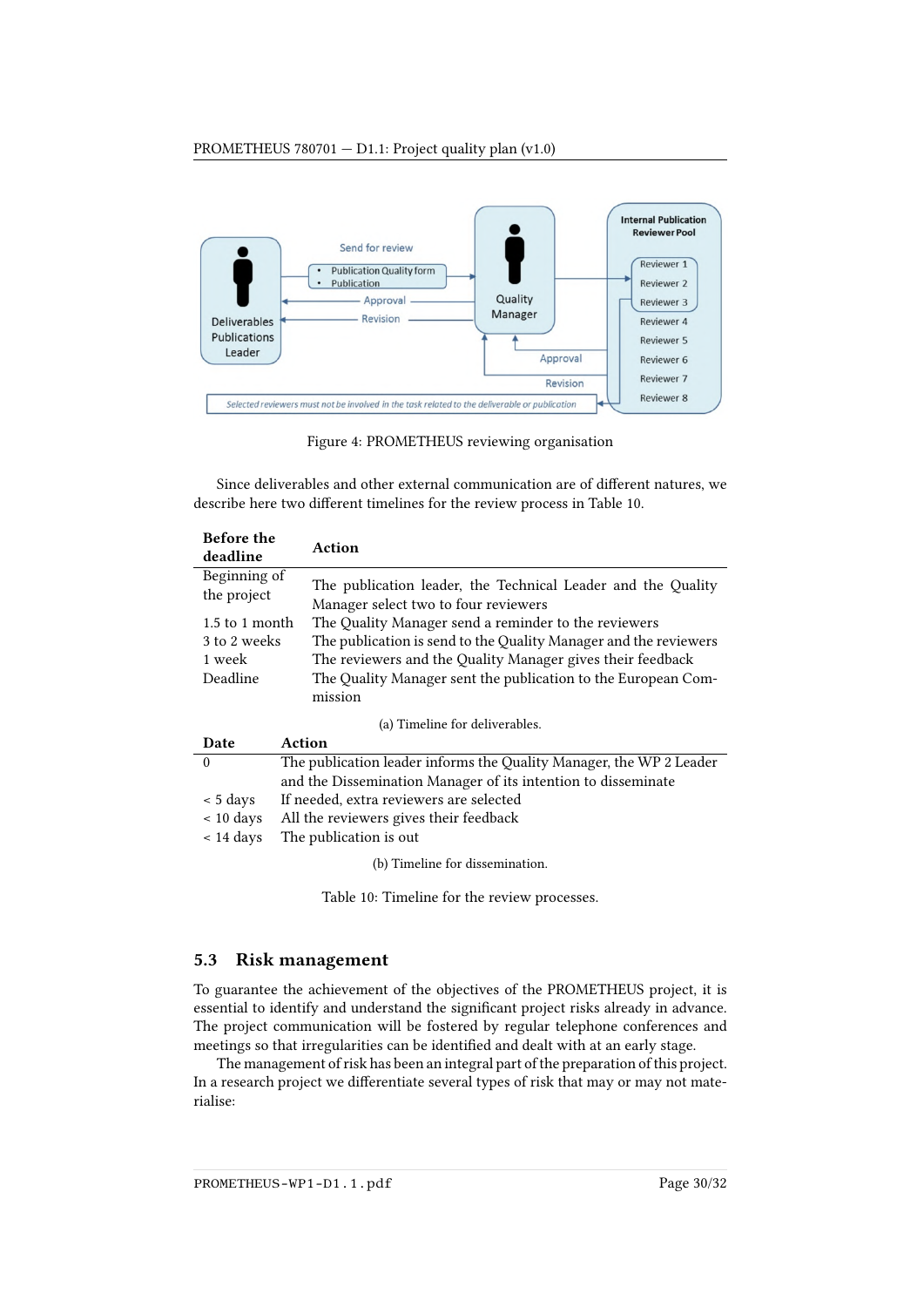- Technical. Some technical objectives may be in danger or cannot be fullled. Key milestones and dependencies have been analysed with regard to these possible risks and have then been taken into account when preparing the time plan and assigning resources.
- Schedule. Some risks can cause delays and affect the overall schedule. A thorough planning of dependencies and time spans needed were done throughout the proposal planning process. Small- to medium-sized delays are covered by out planning. Any major delay with impact to our project schedule will be fully tackled by our project procedures.
- Cost. Some risks can add cost to the project or envisioned products. Resources needed to perform the tasks were created and verified by each partner independently. Our project organization is fully capable of taking on any financial risks arising during the project duration. All partners are fully aware of their common project responsibility according to EC regulations.

The continuous risk management process is based on the early identification of, and the fast reaction to, events that can negatively affect the outcome of the project. The frequent meetings of the project bodies therefore serve as the main forum for risk identification. The identified risks are then analysed and graded, based on impact and probability of occurrence.

Technical risks were analysed and graded, based on their probability of occurrence. Knowing how a risk impacts the project is important as several risks of the same type can be an indication of a larger problem. Few major technical risks connected to the individual WPs and phases of work have been identified in the course of this proposal preparation. As the risks are easier to understand in the technical context of the individual WP, they are described on a WP level in the Table [11](#page-30-0) below. To avoid possible negative impact on the project, the corresponding WP leader has proposed risk-mitigation measures for all risks in his WP together with the consortium. Risk management is integrated into the project plan at various levels through monitoring and reviewing processes.

<span id="page-30-0"></span>

| Description of risk         | WP(s)           | Proposed risk-mitigation measures                   |
|-----------------------------|-----------------|-----------------------------------------------------|
| Underperforming             | All             | Close contact between WP leaders, technical         |
| partners [Low]              |                 | leader and coordinator, short feedback loops and    |
|                             |                 | personal contacts (regular Executive Board tel-     |
|                             |                 | cos, physical meetings, etc.)                       |
| Conflicts<br>between        | All             | Conflict management through close and good          |
| partners (technically       |                 | contacts, frequent meeting (regular Executive       |
| and administrative)         |                 | Board telcos/meetings, General Assembly meet-       |
| [Low]                       |                 | ing, etc.)                                          |
| Collaboration prob-         | All             | The Consortium believes that there is extremely     |
| lems among partners         |                 | low possibility that this could be a risk. Since an |
| [Low]                       |                 | "open culture" exists among the partners, prob-     |
|                             |                 | lems will be identified and tackled immediately.    |
| conflicts be-<br><b>IPR</b> | WP <sub>1</sub> | Early detection of the issue through close and      |
| tween partners or           |                 | good contacts, frequent meetings and a clear and    |
| between groups of           |                 | unambiguous legal framework (e.g. CA).              |
| partners [Medium]           |                 |                                                     |